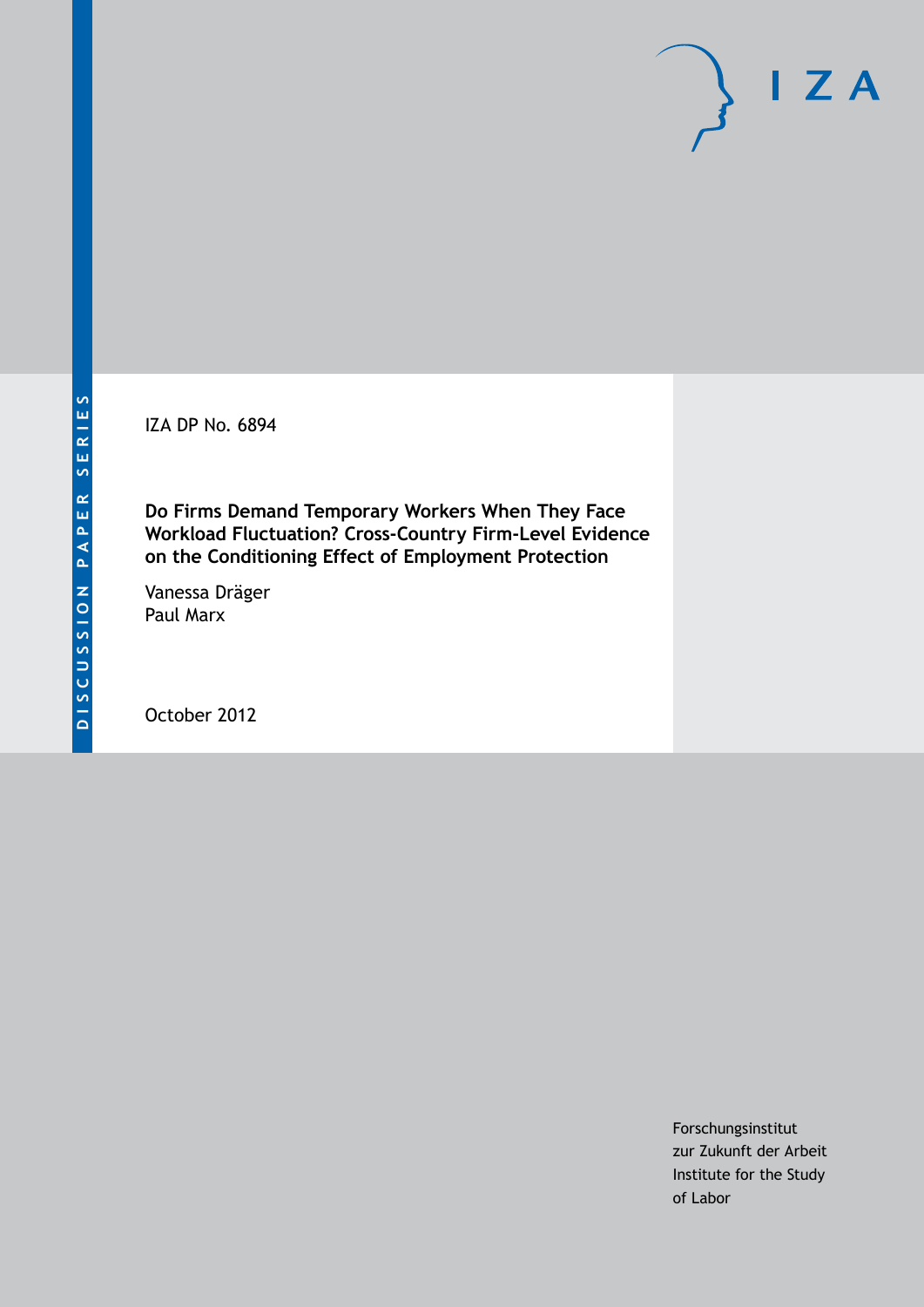# **Do Firms Demand Temporary Workers When They Face Workload Fluctuation? Cross-Country Firm-Level Evidence on the Conditioning Effect of Employment Protection**

## **Vanessa Dräger**

*IZA and University of Cologne*

### **Paul Marx**

*IZA and University of Southern Denmark*

Discussion Paper No. 6894 October 2012

IZA

P.O. Box 7240 53072 Bonn **Germany** 

Phone: +49-228-3894-0 Fax: +49-228-3894-180 E-mail: [iza@iza.org](mailto:iza@iza.org)

Any opinions expressed here are those of the author(s) and not those of IZA. Research published in this series may include views on policy, but the institute itself takes no institutional policy positions. The IZA research network is committed to the IZA Guiding Principles of Research Integrity.

The Institute for the Study of Labor (IZA) in Bonn is a local and virtual international research center and a place of communication between science, politics and business. IZA is an independent nonprofit organization supported by Deutsche Post Foundation. The center is associated with the University of Bonn and offers a stimulating research environment through its international network, workshops and conferences, data service, project support, research visits and doctoral program. IZA engages in (i) original and internationally competitive research in all fields of labor economics, (ii) development of policy concepts, and (iii) dissemination of research results and concepts to the interested public.

<span id="page-1-0"></span>IZA Discussion Papers often represent preliminary work and are circulated to encourage discussion. Citation of such a paper should account for its provisional character. A revised version may be available directly from the author.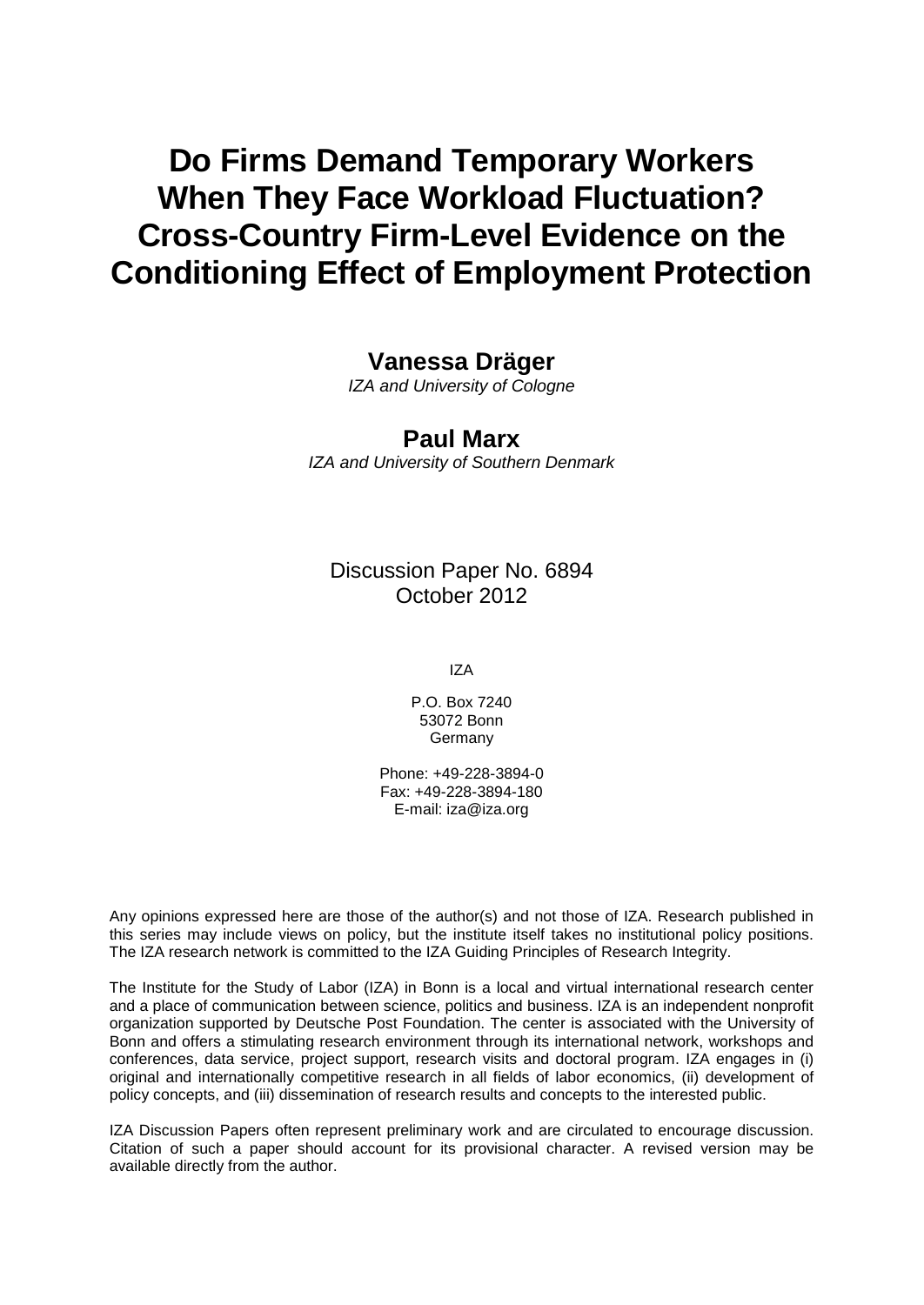IZA Discussion Paper No. 6894 October 2012

## **ABSTRACT**

## **Do Firms Demand Temporary Workers When They Face Workload Fluctuation? Cross-Country Firm-Level Evidence on the Conditioning Effect of Employment Protection[1](#page-1-0)**

Although the negative economic effects of temporary employment are widely discussed, cross-country research on firms' demand for temporary employment is rare. National studies indicate that workload fluctuations are one major motive for firms to employ temporary workers. By studying a novel data set of 18,500 firms from 20 countries, we show that workload fluctuations increase the probability of hiring temporary workers by eight percentage points in rigid labour markets, but no such effect is observed in flexible labour markets. This conditioning effect of employment protection is in line with a recently developed search-and-matching model. Our results are robust to subgroups, subsamples and alternative estimation strategies.

JEL Classification: J23, J28, J21, J63, J68, J82

Keywords: temporary employment, employment protection, labour demand, firm-level data

Corresponding author:

Vanessa Dräger IZA P.O. Box 7240 53072 Bonn **Germany** E-mail: [draeger@iza.org](mailto:draeger@iza.org)

<sup>&</sup>lt;sup>1</sup> We acknowledge the European Foundation for the Improvement of Living and Working Conditions, TNS Infratest Sozioalforschung (Munich) and the UK Data Archive for making the European Company Survey available to us. We are grateful for comments by Daniel Hamermesh, André Kaiser, Andrew Oswald, Andreas Peichl, Gerard A. Pfann, Janneke Pieters, Nuria Rodriguez-Planas, Konstantinos Tatsiramos, the participants of the IZA internal Brown Bag seminar and the participants of the  $2^{nd}$ CesIfo Workshop on labour market and social policy.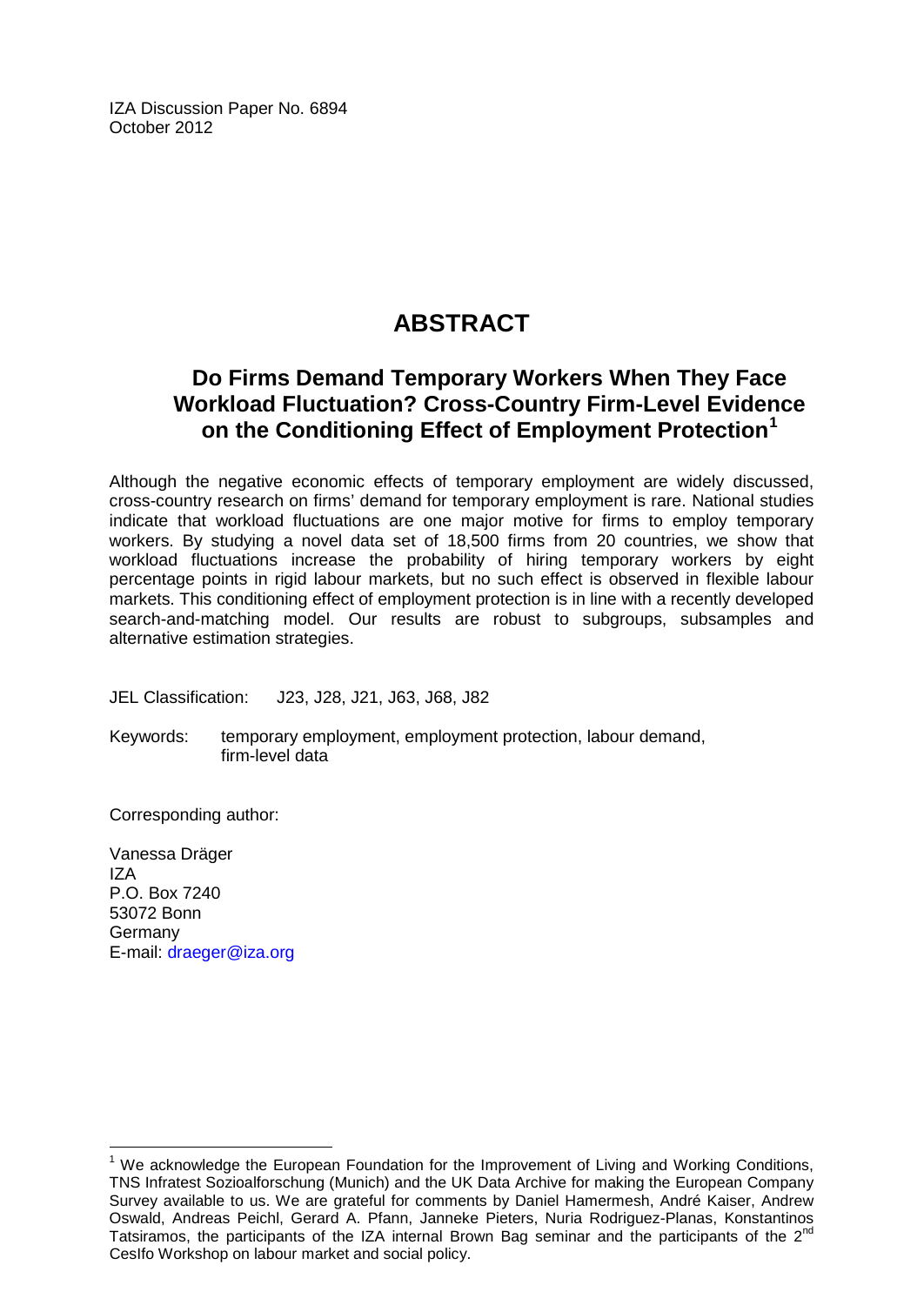#### **Introduction**

Temporary employment accounts for a considerable part of the EU27 workforce – around 14 per cent, 60 per cent of which is involuntary (Eurostat, 2012). Workers on temporary contracts are one of the most vulnerable groups to economic downturns (Boeri, 2011: 1207). This might lead them to considerable welfare losses, as unemployment can persistently reduce subjective well-being (Lucas, 2007; Frey and Stutzer, 2002). A frequent claim is that temporary employment also has a direct negative impact on subjective well-being, as temporary workers have fewer training opportunities, lower wages and higher job insecurity compared to permanent workers (e.g. De Cuyper et al., 2008; Booth et al., 2002). Gaining deeper insights into the mechanisms that generate temporary employment is relevant for policy making. This paper contributes by studying firms' demand for temporary workers, especially in the presence of workload fluctuations.

Research shows that it is not only workload fluctuation but also the institutional context, such as employment protection legislation, that matters for the spread of temporary employment and for firms' hiring policies in general (e.g. Boeri and Garibaldi, 2007; Cahuc and Postel-Vinay, 2002; Houseman, 2001; Bentolila and Saint-Paul, 1992). Building upon this literature, this paper asks whether the effect of workload fluctuations on firms' decision to employ temporary workers differs with respect to employment protection legislation for permanent workers. Based on a recent search-and-matching model by Cahuc et al. (2012), we expect firms to be more likely to employ temporary workers when exposed to productivity shocks. However, the extent of this effect depends on sufficiently high employment protection for permanent workers. To the best of our knowledge, we are the first study to investigate this relation empirically.

Previous studies close to the present paper include: Nunziata and Staffolani (2007), who show that elasticities in the share of temporary workers to macroeconomic shocks are less strong when employment protection for permanent workers is high; Bentolila and Saint-Paul (1992), who find for Spanish firms that employment elasticities to firm shocks are higher for temporary workers, and Cahuc et al. (2012). Compared to the first study, which makes use of macro-data, we add the micro-perspective by combining institutional data with firm-level data. Thus, we are able to account for composition effects. Compared to the literature on labour demand and employment protection which employs firm-level data, we add a cross-country perspective. Thereby, we construct a unique data set and can assess the effect of country-specific institutions on firms' hiring decisions. Finally, we are the first to test empirically the theoretical argument developed by Cahuc et al. (2012).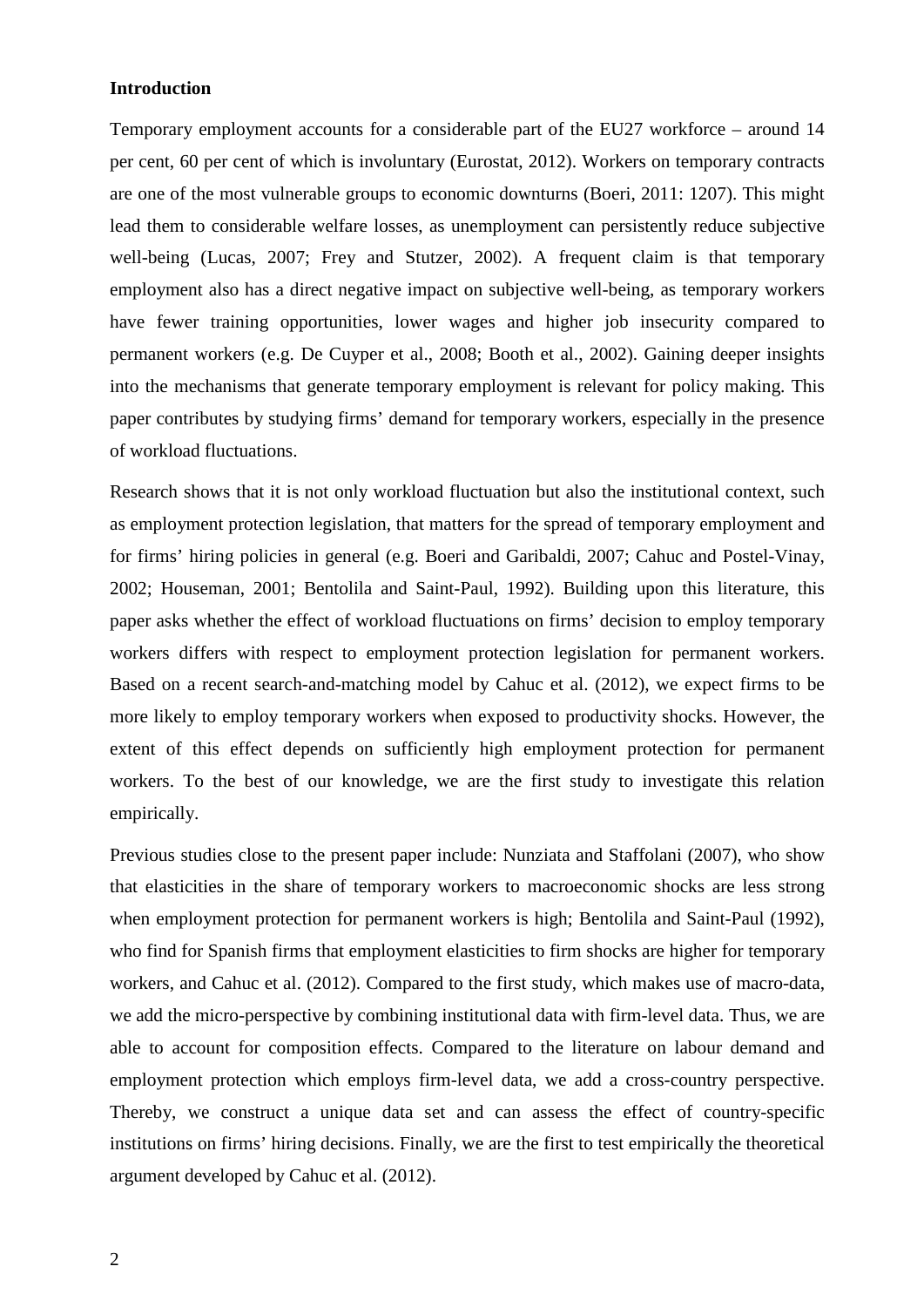Our empirical strategy uses novel data from the 2009 European Company Survey on 18,500 firms clustered in 20 European countries in combination with macro data. We chose a crosscountry design to obtain sufficient variation in employment protection legislation (Boeri and Jimeno, 2005). We estimate a binary choice model on the pooled data, with clustered standard errors and country dummies in order to account for autocorrelation due to clustering and unobserved heterogeneity at the country level. Our main result is that firms facing workload fluctuations in flexible regimes are not more likely to employ temporary workers compared to firms without fluctuations. However, in countries with a sufficient high level of employment protection legislation, firms are significantly 8 percentage points more likely to employ temporary workers (70 per cent versus 78 per cent). This is also true for the subgroups of temporary agency and fixed-term contract workers. Our results are robust to different estimation strategies, subsamples and different specifications.

We begin with our theoretical argument based on labour demand and search-and-matching models. From this, we derive our reduced-form empirical labour demand model and discuss the empirical strategy. After describing data sources and central concepts, we present our results and discuss endogeneity, as well as robustness issues.

#### **Theory**

Most European labour markets are characterized by heterogeneous employment protection for permanent and temporary workers. These are typically modelled in either dynamic labour demand models under uncertainty (e.g. Boeri and Garibaldi, 2007; Nunziata and Staffolani, 2007; Hamermesh, 1996; Bentolila and Saint-Paul  $1992$ )<sup>2</sup> or in search-and-matching models (e.g. Bentolila et al., 2010; Blanchard and Landier, 2002; Cahuc and Postel-Vinay, 2002). However, most theoretical models analyse the impact of two-tier labour market reforms on economic outcomes such as average employment or unemployment levels (e.g. Boeri and Garibaldi, 2007). Only few models focus on the impact of employment protection on the distribution of permanent and temporary jobs. The study by Nunziata and Staffolani (2007) is an important exception. They predict with their dynamic labour demand model that an increase or decrease of temporary employment depends on the state of the economy and on the constraints in employing temporary workers.

<span id="page-4-0"></span><sup>&</sup>lt;sup>2</sup> Labour demand models with heterogeneous workers are often based on the classical labour demand model and firing costs with one type of worker by Bentolila and Bertola (1990).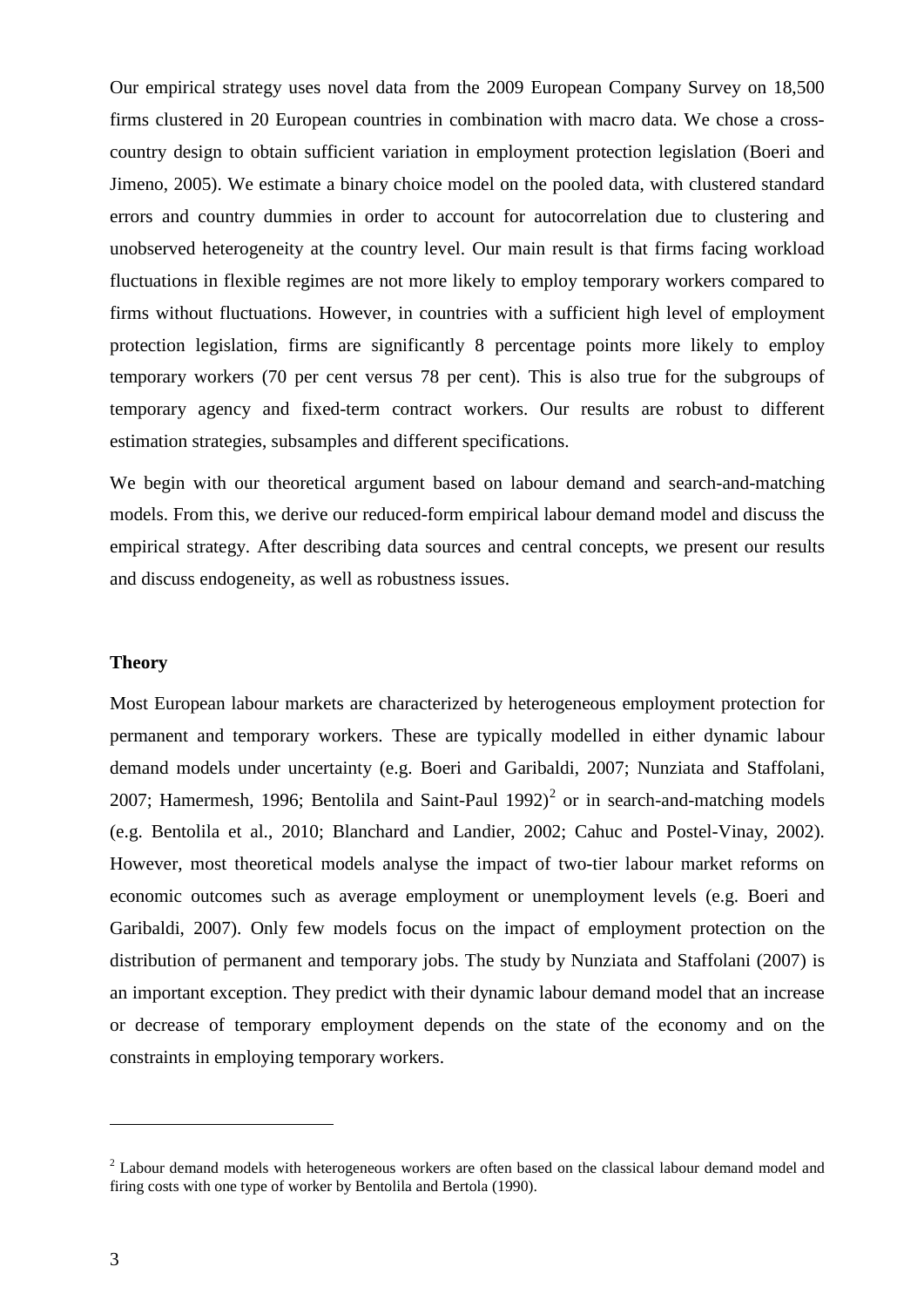As Berton and Garibaldi (2006) note, the literature on two-tier labour market reforms in rigid labour markets often assumes (or implies) that after reforms at the margin, firms rely on temporary employment exclusively when filling vacancies. However, it is more realistic to assume a continuing coexistence of permanent and temporary contracts. For employers, the choice between contract types entails a trade-off: permanent contracts may exhibit a higher jobfilling rate, but temporary contracts provide flexibility in case of productivity shocks (Berton and Garibaldi, 2006). Assuming that employers continue to hire permanently<sup>[3](#page-4-0)</sup> points to the important question of what determines employers' choice between permanent and temporary employment contracts.

Cahuc et al (2012: 2) explain this choice with the "heterogeneity of expected duration of jobs". Other job search-and-matching models include productivity shocks for jobs but not heterogeneity in shock arrival rates. Intuitively, the choice of employment contracts is most likely based on expectations about the durability of production opportunities. Permanent contracts are associated with high dismissal costs, while temporary contracts can be terminated – after a pre-determined duration – at no cost. If dismissal protection imposes sufficiently high turnover costs on permanent workers and employers expect the task a worker performs to be limited in time, a temporary contract is chosen. When employment protection is low for permanent workers, permanent contracts are always chosen – even for jobs with an expected low duration. Hence, dismissal costs and the probability of a worker becoming unproductive (the job's shock arrival rate) interact in determining the choice of employment contracts.

In contrast to conventional labour demand models, Cahuc et al. (2012) explicitly model the choice between contract types by including the durability of jobs in the argument. This is an important extension of labour demand models, which we apply in this paper to firm behaviour.<sup>[4](#page-5-0)</sup>

The theoretical models on the use of temporary work point to the paramount importance of firm and job characteristics *in interaction with* institutional features determining firing costs. Taking the view of the firm (and leaving workers' decisions aside),<sup>[5](#page-5-1)</sup> we can formulate the following hypothesis for the choice between temporary and permanent contracts: Firms' propensity to

<sup>&</sup>lt;sup>3</sup> Previous contributions do not imply that the stock of permanent contracts is completely crowded-out over time because they allow for the conversion of temporary into permanent contracts (e.g. Nunziata and Staffolani, 2007; Blanchard and Landier, 2002).

<span id="page-5-0"></span><sup>4</sup> Theoretically, the shock arrival rate is specific to jobs not to firms. This makes sense, since temporary and permanent work coexist in many firms. However, as we argue below, characteristics determining choice of employment contract are easier to observe at the firm level than on the level of specific jobs. Estimating job-<br>specific shock arrival rates would require comparable linked employer-employee data.

<span id="page-5-2"></span><span id="page-5-1"></span>As most temporary contracts are involuntary, we expect firms' to be the more powerful actor in the bargaining process, and hence, focus on modelling their behaviour. In the EU27, 60.4 per cent of temporary workers preferred a permanent job over a temporary job in 2009 (Eurostat, 2012).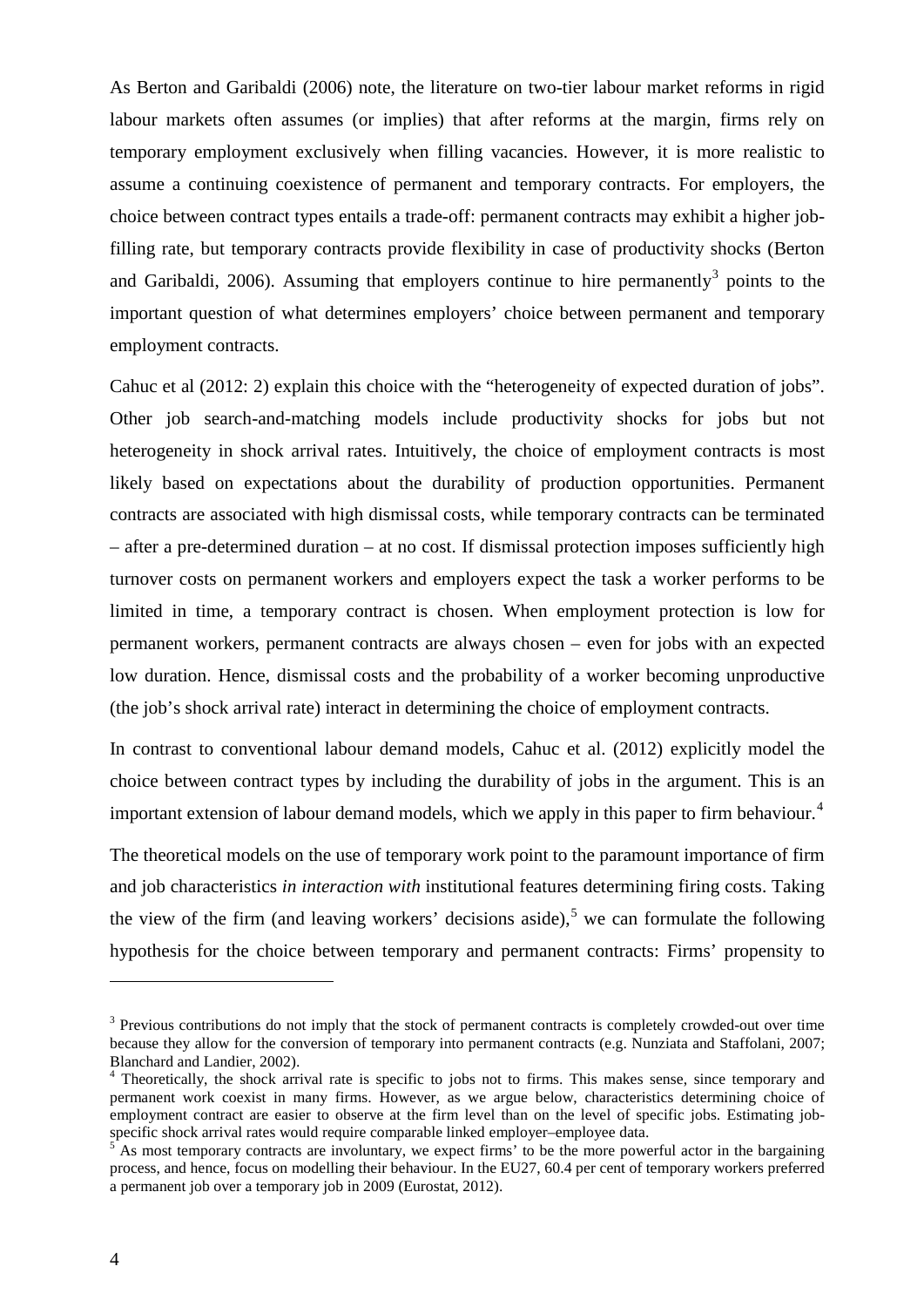offer temporary contracts increases with the probability that jobs within the firm become unproductive with a higher shock arrival rate *conditional upon* sufficiently high adjustment costs for permanent workers.

Empirical research analysing this interaction at the firm level does not exist. But empirical studies already show that firing costs are important for the impact of shocks on the workforce. First, firm-level studies on the use of temporary work are typically limited to individual countries.<sup>[6](#page-5-2)</sup> They show that workload fluctuations are important to determine firms' choice whether to (at least partially) hire on temporary contracts (e.g. Boockmann and Hagen, 2001; Houseman, 2001) or important to determine the size of the workforce (Bentolila and Saint-Paul, 1992). This is in line with Cahuc et al. (2012), as workers become unproductive with production opportunities of different lengths. Second, in the vein of Cahuc et al. (2012), studies already show that firing costs are quite relevant for the effect of fluctuations or cyclical elements on employment. For instance, Bentolila and Saint-Paul (1992) show for 1980s Spain that firm-level cyclical elasticity to sales increased with the availability of temporary contracts. At the aggregated level, Nunziata and Staffolani (2007) find that economies decrease the share of temporary workers on overall workers and that this cyclical response is even stronger when temporary agency workers are well protected. However, cyclical elasticity of temporary employment does not change with protection for permanent workers at the aggregated level. While Bentolila and Saint-Paul (1992) and Nunziata and Staffolani (2007) are strongly related to our research question, they do not focus on the impact of employment protection for permanent workers on the shock elasticity of temporary employment: the former studies the impact of the use of temporary employment on shock elasticities of employment in Spanish firms; the latter studies the impact of macroeconomic shocks in interaction with firing costs on the aggregated share of temporary employment. To the best of our knowledge, we are the first to analyse the above-elaborated theoretical argument.

<span id="page-6-0"></span>In order to assess our theoretical hypotheses, we would ideally require the combination of institutional variables (firing costs) and firm-level variables (firm-specific shock arrival rates). This has two implications for the empirical research on the choice between employment contracts. First, to obtain variation in dismissal costs, which are typically determined at the country level, cross-country or within-country variation can be exploited (Boeri and Jimeno, 2005).However, within-country variance is relatively small: employment protection legislation is historically grown and, specifically for permanent workers, it has been quite stable in

 $6$  An exception is Salvatori (2009).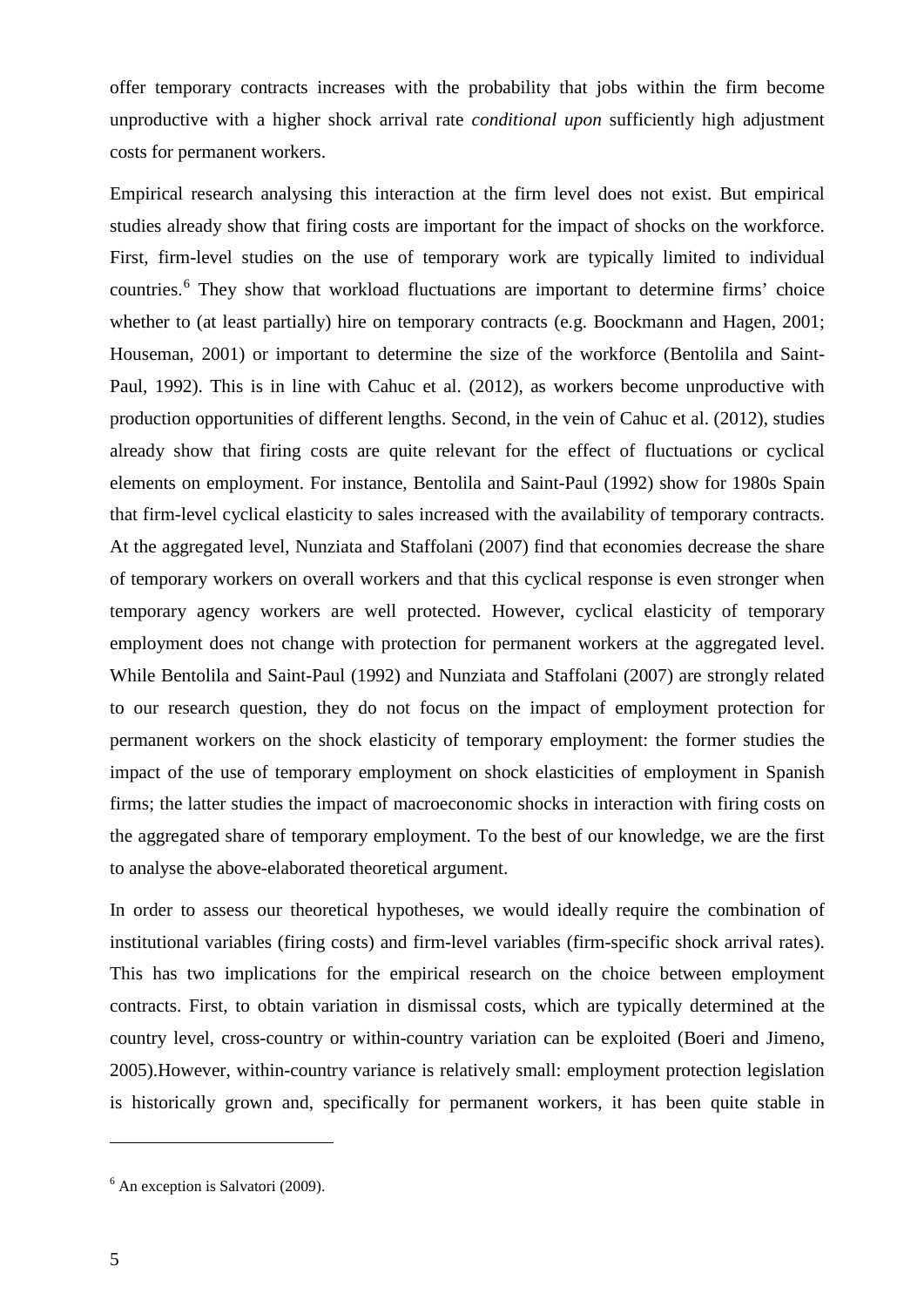Europe; and variable enforcement of employment protection for permanent workers across firm size applies, for instance, to Germany and Italy, but it is also limited in its variation. Second, aggregated (national) data disguises heterogeneity in shock arrival rates across sectors and firms. Hence, to account empirically for both institutional differences and heterogeneity in expected job duration, one would ideally employ comparative firm-level data. We meet these requirements for European firms by employing a relatively new data set.

#### **Empirical specification**

Our hypothesis is that firms' propensity to offer temporary contracts is high when the job is expected to be of a relatively short duration and employment protection for permanent workers is high. To link our theoretical argument to a reduced-from empirical labour demand model, we make simplifying arguments which are partly driven by pragmatic reasons and data availability (see below for details on the used data source and variable measurement). The propensity to offer temporary contracts is ideally measured with flow data – the composition of hiring – and the probability of a job becoming unproductive refers to job-specific characteristics – aspects of jobs which can differ within firms. Ideally, we would have linked employer–employee data, but such indicators are difficult to obtain in a comparative framework. Hence, we use the composition of the stock of employees by contract type and workload fluctuations for the shock arrival rate (see below for measurements). Finally, adjustment costs are partly determined by employment protection legislation for permanent workers at the national level. This allows us to rephrase our hypothesis as follows: firms' likelihood of having temporary contracts in their workforce is higher (ceteris paribus) if the firm is exposed to workload fluctuations. This is only the case if the costs for dismissal of permanent contracts (as stipulated by law or collective agreement) are sufficiently high.

In our baseline specification, we assume that the profit of firm *i* in country *j* employing at least one temporary worker can be characterized by a latent variable  $y_{ii}$  \*:

$$
y_{ij}^* = \beta_0 + \beta_1 EPL_j^* WR_{ij} + \beta_2 WF_{ij} + \beta_3 C + R_{ij} + U_j
$$

with

 $y_{ii} = 1$  if  $y_{ii}^* > c$ ,  $y_{ij} = 0$  otherwise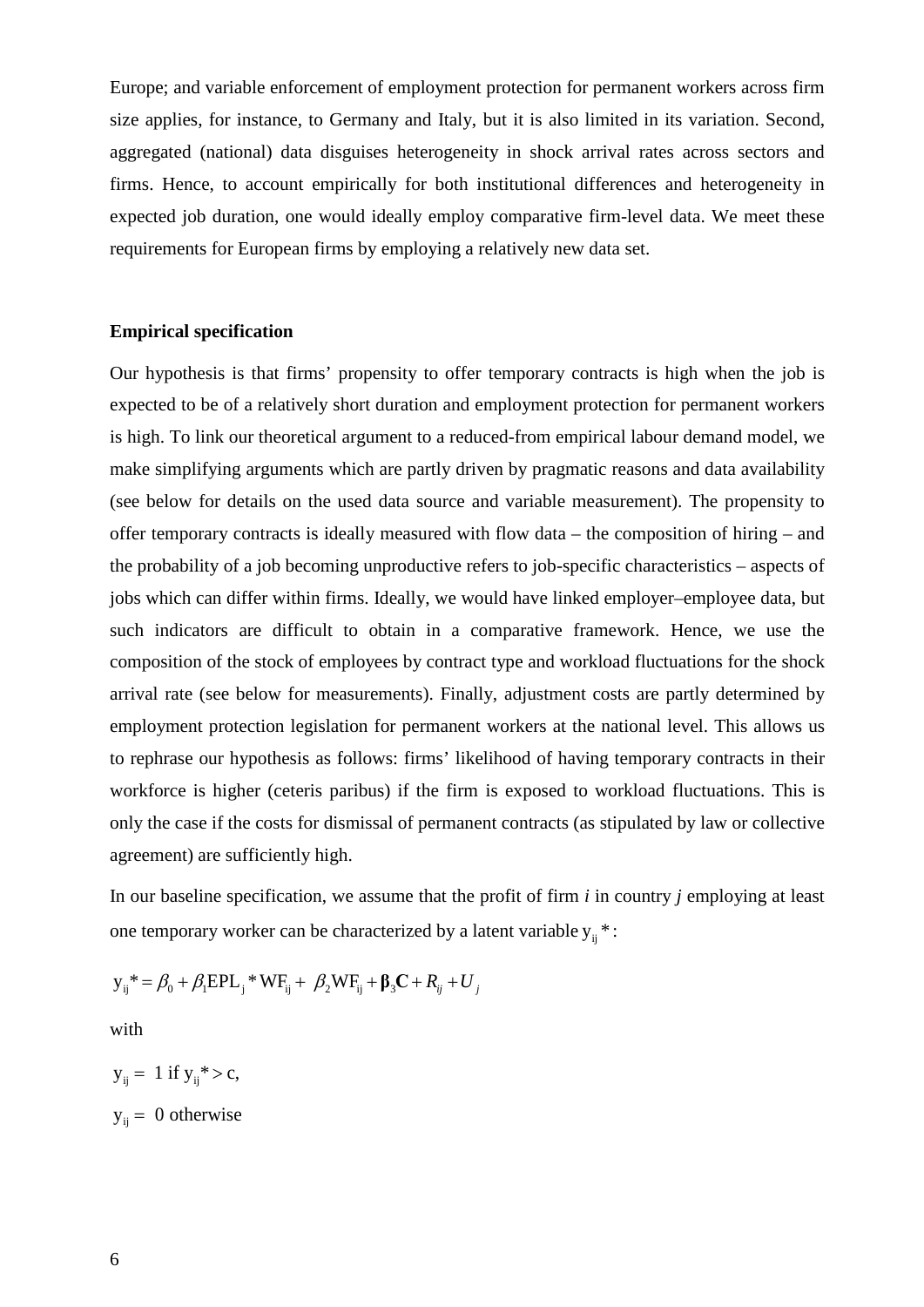With employment protection legislation for permanent workers EPL<sub>i</sub>, short-term workload fluctuation WF<sub>ij</sub>, a vector of controls **C**, and the error term components  $R_{ij}$  and  $U_j$ . There is at least one temporary worker in the workforce of a firm ( $y_{ii} = 1$ ), when the profit of employing the worker exceeds the threshold c. We also replace the dependent variable by the two subgroups of fixed-term contract workers and temporary agency workers, to which our theoretical argument similarly applies.<sup>[7](#page-6-0)</sup>

The main variable of interest is the effect of  $WF_{ii}$  in different institutional contexts on the propensity that a firm employs temporary workers. For this, we require variation on the institutional level. As already mentioned above, there are two options: within and between country variance (Boeri and Jimeno, 2005). We identify by the variation of EPL across countries rather than within countries. First, we believe that variation across countries has been much stronger than variation within countries in the last 20 years. Second, we are interested in whether the theoretical argument holds for Europe and not only for one specific country.

Concerning our estimation strategy for our baseline model, we assume that the firm-specific error component  $R_{ii}$  is i.i.d. and logistic distributed. However, due to firms clustered within countries,  $U_i$  causes autocorrelation. Furthermore, there might be unobservables on the country level which are correlated with other covariates, hence introducing biased estimates. We tackle these issues by including country dummies and clustering standard errors.<sup>[8](#page-8-0)</sup> For robustness checks, we estimate models which only correct for the clustering by employing clustered standard errors (without country dummies) and by employing a random effect model – both models ignore unobservables at the country level. The results remain robust with reference to  $WF_{ii}$  and  $EPL_i*WF_{ii}$ . Furthermore, we estimate different specifications, subsample models and individual country models. Overall the results are quite robust, which is specifically true for short-term fluctuations.

 $7$  We extended the analysis by employing the percentage of fixed-term contract workers. Based on the theoretical argument, we expect that the share is higher in firms with annual fluctuation given sufficiently high EPL for perms. We estimated a two-component model taking account for corner solutions and different processes (Cameron and Trivedi, 2009: 538ff).

<span id="page-8-1"></span><span id="page-8-0"></span><sup>&</sup>lt;sup>8</sup> As clustered data are a general case of short-panel data which have within individual clustering (Cameron and Trivedi, 2009: 307ff), one can employ panel methods – random effects and fixed effects – to deal with the clustering. One implication of clustering is that errors are correlated across firms in countries. If this is the only problem, one can easily employ cluster-robust standard errors (Cameron and Trivedi, 2009: 306). The random effects model is also referred to as a type of "multilevel model" (Rabe-Hesketh and Skrondal, 2008; Snijders and Bosker, 1999).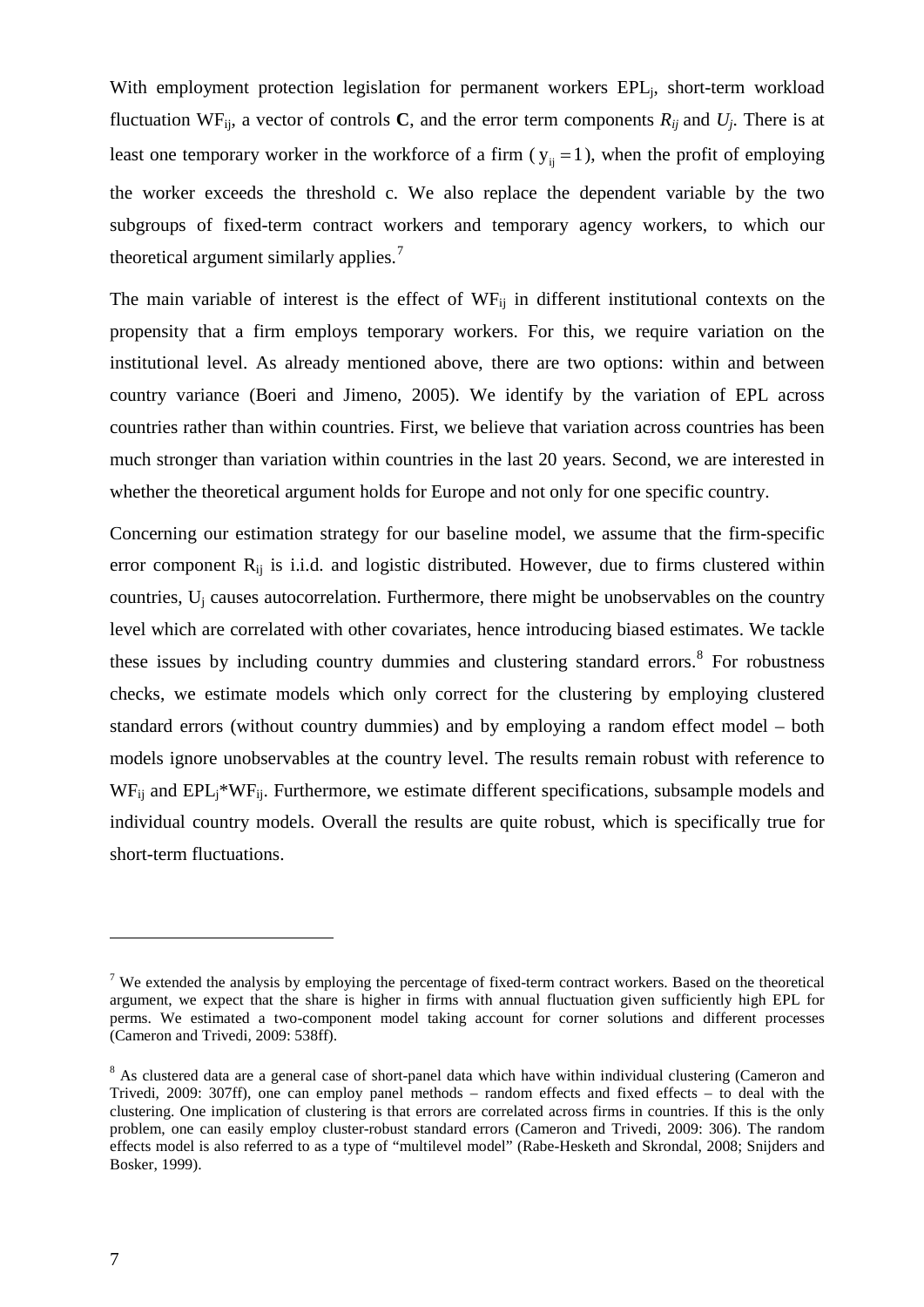The vector **C** includes several controls such as country dummies, firm-size and industry dummies. For the firm level, various strands of literature argue that workplace representation may have an impact on the use of temporary jobs (e.g. Salvatori, 2009). However, empirical results are ambiguous, and it is theoretically unclear in which direction the effect of workplace representation goes (Böheim and Zweimüller, 2009; Bentolila and Dolado, 1994). Since works councils are not at the core of our argument, we refrain from making an explicit theoretical claim, but include a control dummy variable measuring whether there is workplace representation in the company. Furthermore, in empirical labour demand models, labour costs, costs of intermediate goods, capital stocks and performance indicators are usually controlled for (e.g. Bentolila and Saint-Paul, 1992). We include the change in the number of employees as a subjective performance indicator, which was found to be a valid indicator for the development of added value (Gensicke et al., 2009: 30). For the others, we control indirectly by firm size and economic sector. Further controls are the rate of female and high-skilled employees in the workforce, since these groups differ in their likelihood of holding temporary contracts (Kahn, 2007).

Depending on whether we included country dummies or not, we also include control variables at the institutional level. It is argued in the literature that wage rigidity exacerbates the effect of employment protection legislation, since higher turnover costs cannot be compensated for by lower wage costs (Lazear, 1990). One major source of wage rigidity is collective bargaining. Therefore, we include the proportion of eligible workers covered by collective agreements (collective bargaining coverage rate) in our model. The data is obtained from Hayter and Stoevska (2011) and Eurofound (2007). Finally, we control for the unemployment rate in the first quarter of 2009 (as provided by Eurostat) to control for business cycle effects on the use of temporary contracts (e.g. Bentolila and Saint-Paul, 1992).

#### **Stylized facts and data sources**

We utilize establishment-level data with more than 18,500 establishments in 20 European countries and merge them with the Organisation for Economic Co-operation and Development (OECD) employment protection indicator, which is a measure on the country level. The European Company Survey (Eurofound 2010b) provides our data on the establishment level. The ECS started in 2005 and is repeated every four years by the European Foundation for the Improvement of Living and Working Conditions (Eurofound). Our analysis mainly focuses on the most recent wave, with data collected in spring 2009. The sample is representative for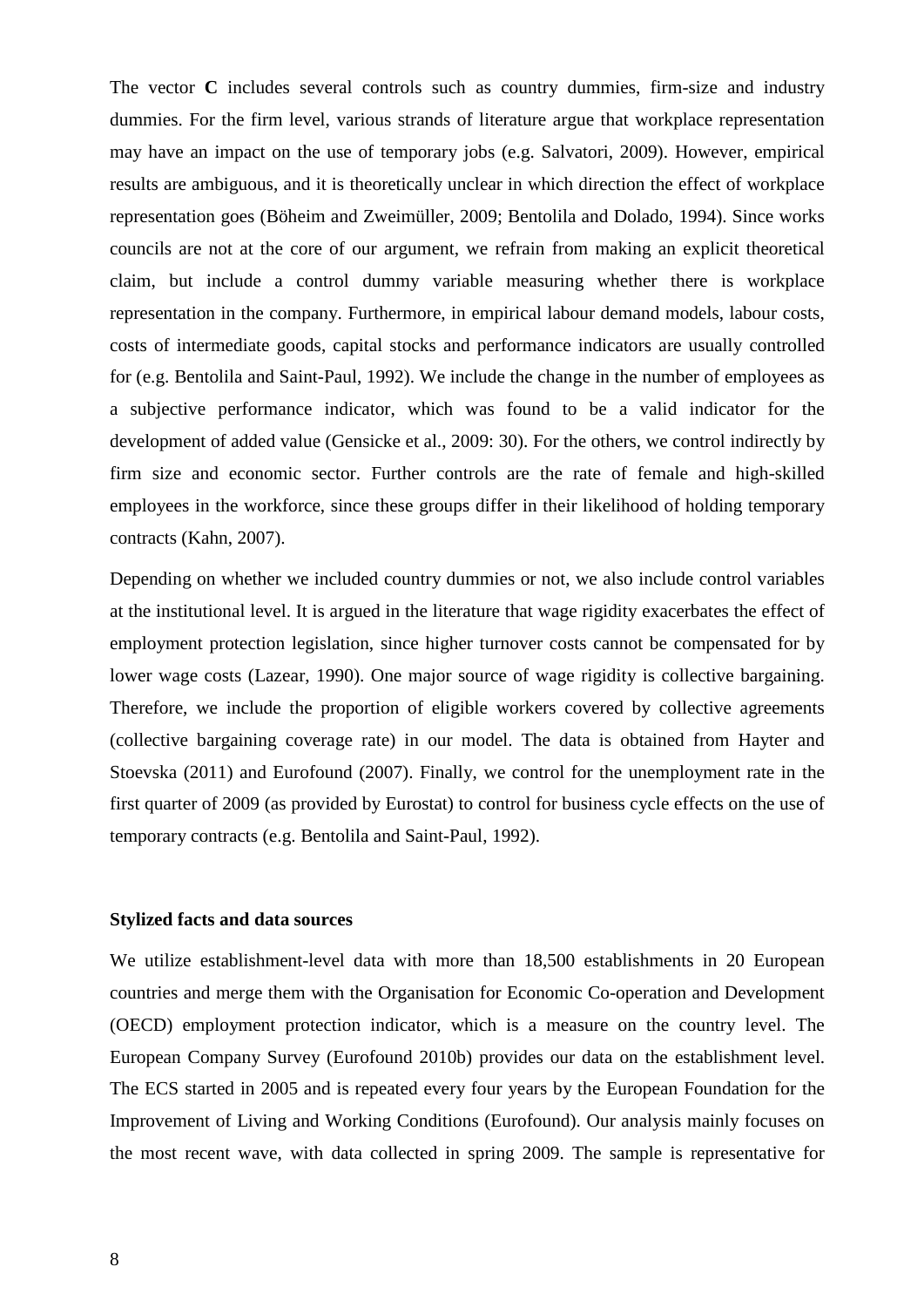establishments with more than ten employees and consists of around 27,000 firms from 30 European countries.<sup>[9](#page-8-1)</sup> Ten of these had to be excluded because of missing data, either on the micro-level or the institutional level.<sup>[10](#page-10-0)</sup> Hence, we restrict our sample to 20 European countries, which yields around  $18,500$  observations.<sup>[11](#page-10-1)</sup>

To the best of our knowledge, no other data source on the establishment level exists which is comparable to the European Company Survey (ECS) in its broad coverage of European establishments in combination with the details on contract types. For instance, the company database AMADEUS covers a broad sample and provides information on the stock of the overall workforce, but variables on the composition of the workforce are not available. A second advantage is that the unit of observations is establishments. This provides us with a much disaggregated perspective. A limitation of the ECS might be that the sampling procedure excludes agriculture and forestry and these are sectors with major seasonal fluctuation, which is one of our main variables. However, we do not believe that this bias our results, but we do lose important observations because of it.

The ECS asks whether temporary contracts were used by a company between spring 2008 and spring 2009 and it includes a more precise variable on the proportion of employees holding a fixed-term contract in the respective company. However, as the data was collected in spring 2009 – a time in which most countries experienced a severe economic crisis – we do not use this variable in the main analysis. First of all, our main explanatory variable is also binary, and therefore less suitable for predicting precise shares of temporary contracts in a company. Second, the precise share of fixed-term contracts is arguably more sensitive to asymmetric adjustments of staff levels in the crisis than the binary variable. Third, the wording of the question which our binary dependent variable is derived from refers to the entire previous year rather than only the time of the interview. Therefore, it should be less affected by the crisis (Eurofound, 2010a: 2). Hence, we focus on the binary choice variable.<sup>[12](#page-10-2)</sup>

<sup>&</sup>lt;sup>9</sup> The survey covers all relevant sectors, excluding agriculture, forestry, private household with employed persons (NACE Rev. 1.1 P) and extra-territorial organisations and bodies (NACE Q). The latter two sectors are both of negligible size (Eurofound, 2010a: 3).

<span id="page-10-0"></span><sup>&</sup>lt;sup>10</sup> Bulgaria, Croatia, Cyprus, Italy, Latvia, Lithuania, Malta, Romania, Spain and the Former Yugoslav Republic of Macedonia<br><sup>11</sup> Austria, Belgium, the Czech Republic, Denmark, Estonia, Finland, France, Germany, Greece, Hungary, Ireland,

<span id="page-10-1"></span>Luxembourg, the Netherlands, Poland, Portugal, Slovakia, Slovenia, Sweden, Turkey and the United Kingdom.

<span id="page-10-3"></span><span id="page-10-2"></span><sup>&</sup>lt;sup>12</sup> However, the restriction to a binary dependent variable is clearly a limitation and therefore we also analysed the share of temporary contracts as a robustness check.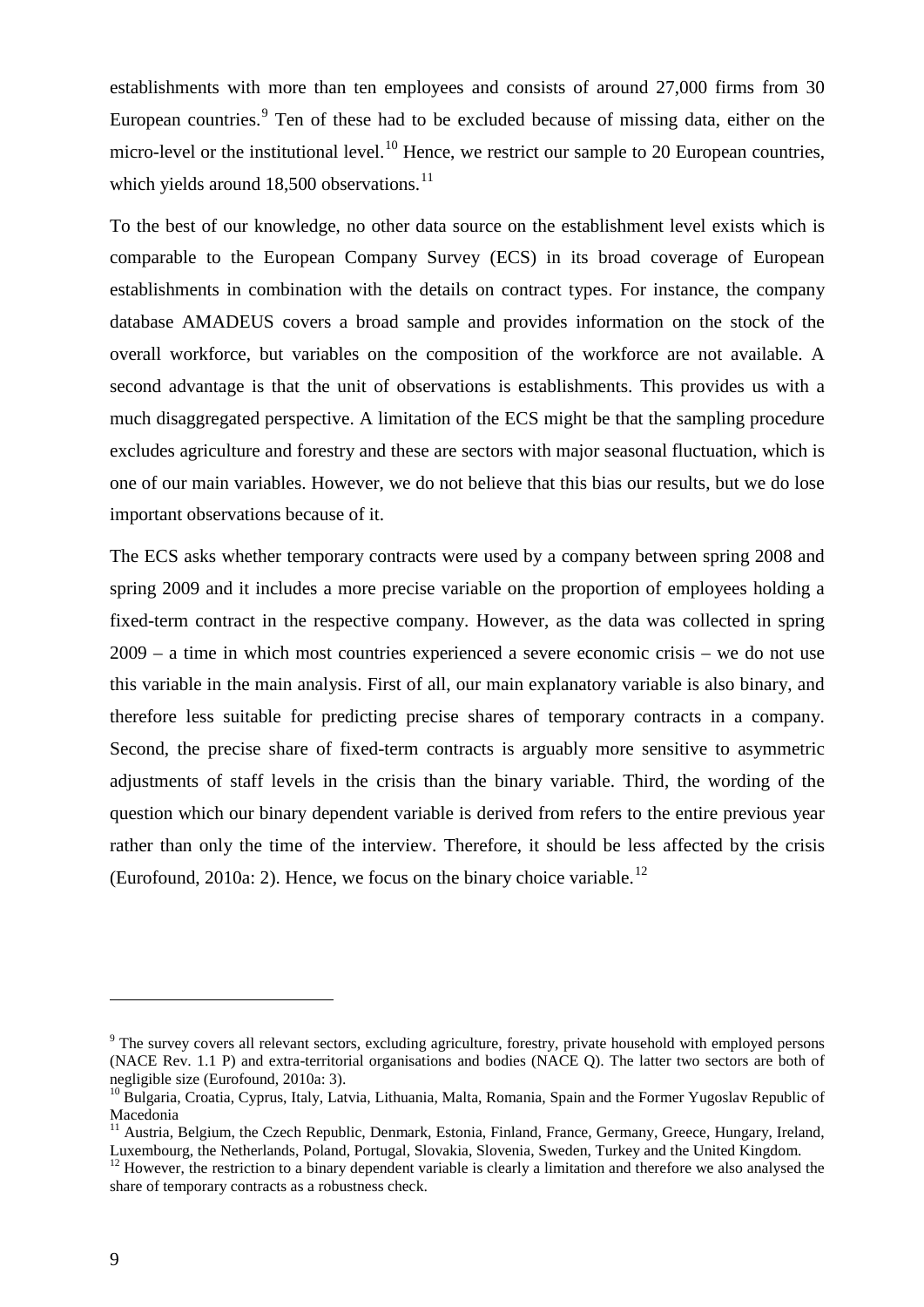The descriptives for both variables are shown in Figure  $1<sup>13</sup>$  $1<sup>13</sup>$  $1<sup>13</sup>$  In our sample, around 68 per cent of the firms use temporary contracts, but the value differs strongly across countries. It varies from 26 per cent in Turkey to almost 90 per cent in the Netherlands. The average share of fixed-term workers (including firms without any such contracts) is 9 per cent –ranging from 3 per cent in Denmark to 21 per cent in Poland.







According to our theoretical argument, companies expecting to face fluctuations in the productivity of jobs should anticipate that some workers will become unproductive and therefore hire (partly) on temporary contracts. The ECS contains an item which can be directly related to the duration of existing jobs in the firm. The survey question asks whether the firm normally has to "cope with major variations of the workload" within a day, within a week or within a year. Productivity shocks in labour demand models are usually related to objective measures, for instance to sales variation (e.g. Bentolila and Saint-Paul, 1992). However, the question in the ECS is almost perfectly related to our theoretical concept, as we are interested in expected variations. We include all three variables as dummies in the model. However, we only expect a positive effect of fluctuation within a year, as fluctuation within days and weeks should be dealt with by hiring on part-time rather than on temporary contracts. Figure 2 shows that workload variations within a year are the dominant form of fluctuations in most countries. In our sample, 63 per cent have to deal with such fluctuations, while the values range from 40 per cent in Slovakia to 75 per cent in Finland. Yearly fluctuations are specifically strong in sectors which have to deal with seasonal variations, such as construction, accommodation and food service activities, transportation and storages. They are less relevant in sectors with a constant workload, such as administrative and support service activities.

Source: ECS 2009 (Eurofound, 2010a).

<span id="page-11-0"></span> $13$  Summary statistics of all the variables are presented in Tables 2 and 3 of the Appendix.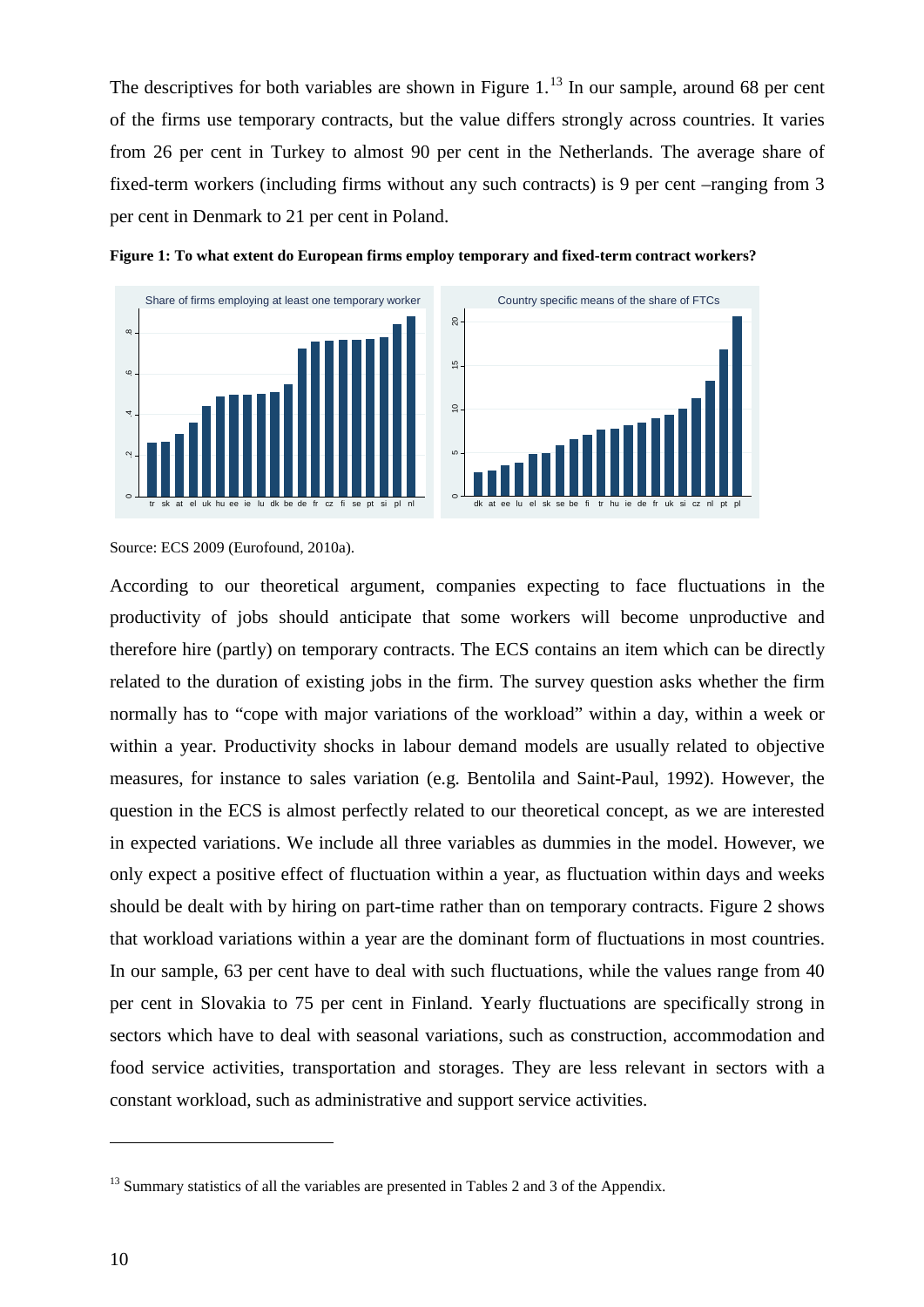

#### **Figure 2: Which expected workload fluctuations dominate in Europe?**

The effect of fluctuation on the likelihood of employing temporary contracts should be conditional upon sufficiently high firing costs for permanent workers. Hence, we need data on labour market institutions. For this purpose, we employ the well-established OECD indicator on the strictness of employment protection legislation (Venn,  $2009$ ).<sup>[14](#page-11-0)</sup> The indicator has various subcomponents measuring how strictly different contract types are regulated. We include subcomponents for temporary employment in our model, as they have been shown to interact with regulation of permanent contracts (Nunziata and Staffolani, 2007). However, we expect the effect of institutions to be dominated by regulation of permanent contracts. Even if temporary contracts are, by comparison, strictly regulated, they are usually still more flexible than permanent contracts. Hence, irrespective of their level of regulation, temporary contracts should be attractive if firing costs for permanent workers are high. The OECD indicator is shown in Figure 3 for EPL for temporary workers and for permanent workers across Europe. Typically, southern European countries such as Portugal is relatively strong regulated while Ireland and United Kingdom are quite flexible.

Source: ECS 2009 (Eurofound, 2010a).

<span id="page-12-0"></span><sup>&</sup>lt;sup>14</sup> Bentolila et al. (2010) recently criticized the OECD indicator for Spain for being too high for regulations on temporary contracts and too lax for regulations on permanent contracts. However, to the best of our knowledge, this is the indicator which is best known and most often employed for comparative studies.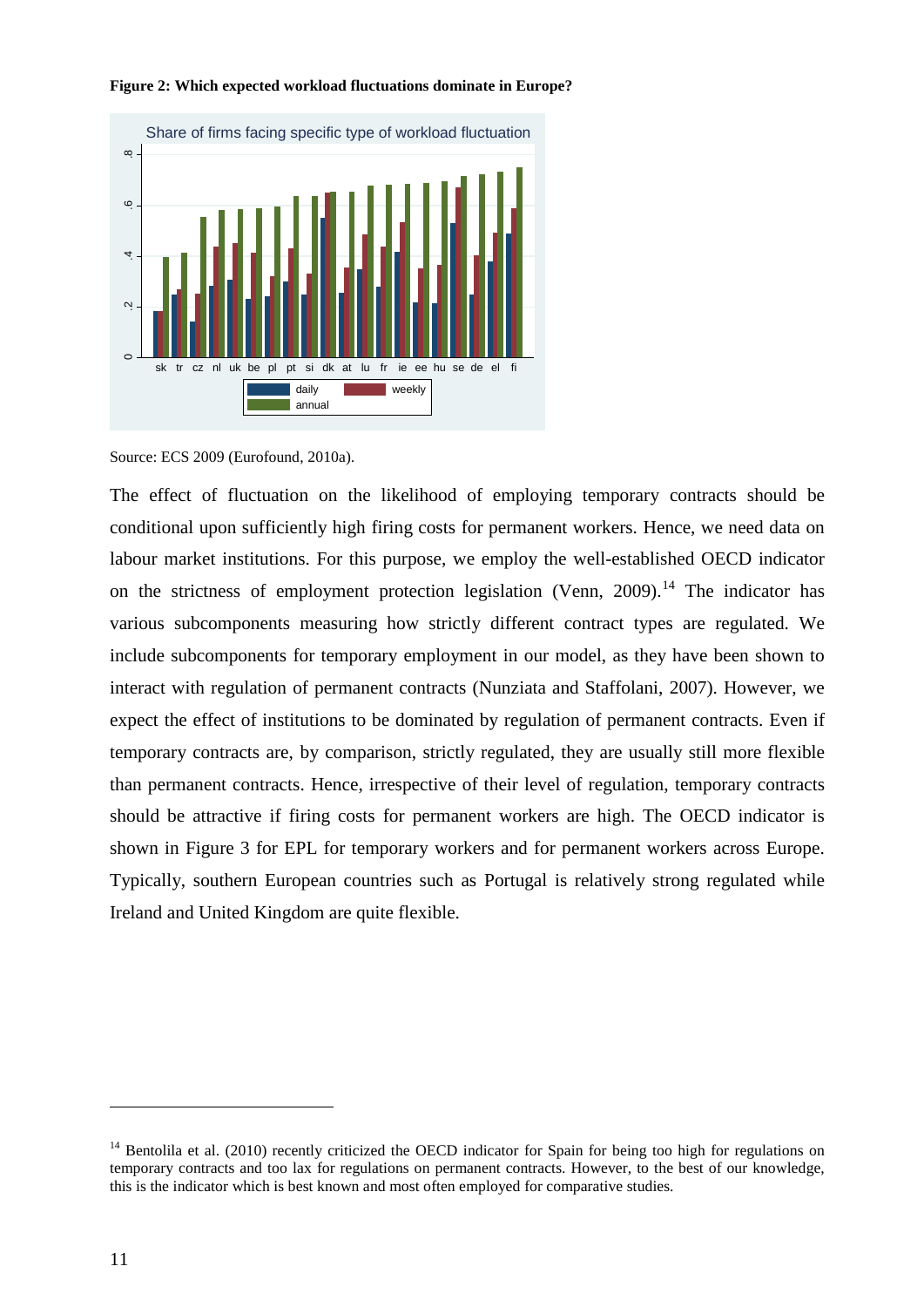

#### **Figure 3: How strong are European permanent workers and temporary workers protected?**

Source: EPL 2008 (OECD, 2012).

#### **Empirical results**

#### *Workload fluctuation and temporary contracts*

Theoretically, we expect firms anticipating fluctuations in workload to be more likely to hire temporary workers than firms without such expectations. This effect should, however, be conditional upon sufficiently high EPL (employment protection legislation) for permanent workers. The results presented in Table 1 largely confirm this hypothesis for our binary choice model. Model (1), which accounts for unobserved country fixed effects by including country dummies, shows that the odds of employing at least one temporary worker is 33 per cent higher for firms with annual fluctuations when EPL for permanent workers is held constant at the mean. This effect is highly significant. This finding provides European support for fluctuations being a main motive for American firms to employ temporary workers (Houseman, 2001), for Boockman and Hagen (2001) as well as for Bentolila and Saint-Paul (1992) – in the sense that workload fluctuations (sales) are relevant for hiring decisions (total employment as well as rigid employment). In line with our argument, the odds ratio is even higher when EPL increases by one unit  $(1.52)$ .<sup>[15](#page-12-0)</sup> As expected, other types of fluctuation have no or only a weak effect on the likelihood of employing temporary workers. The results are robust across the specifications in Models (2) and (3).

<span id="page-13-0"></span><sup>&</sup>lt;sup>15</sup> The coefficient of the interaction term in the logistic model with odds ratios are the ratios of odds ratios (Norton et al., 2004: 160). The interaction term in this model tells us by how much the effect differs but they do it in a multiplicative way (Buis, 2010: 87). Hence, the relevant odds ratio for annual fluctuation is obtained by multiplying its odds ratios with the coefficient of the interaction term (Buis, 2010).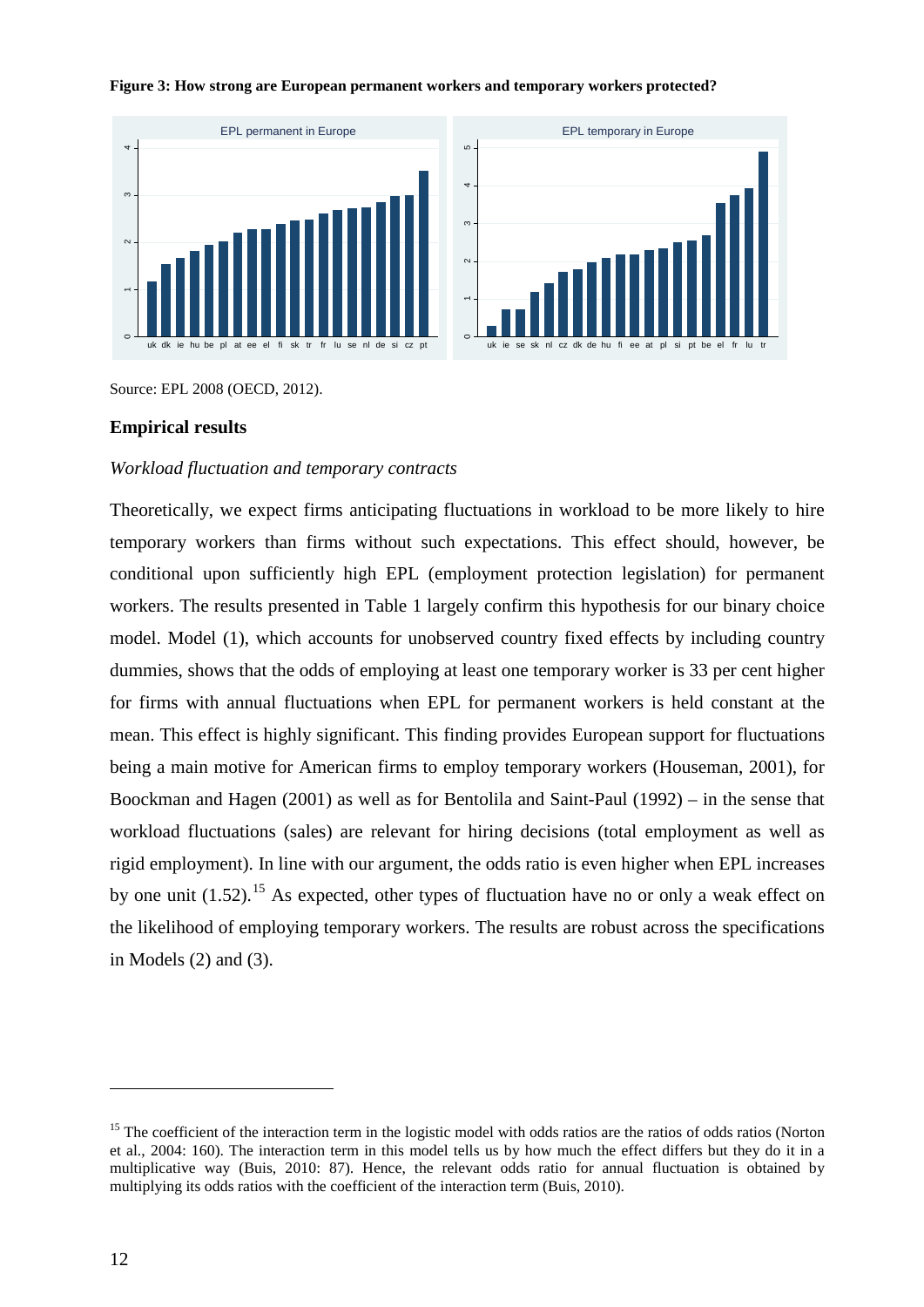|                       |           | If any temporary worker |            |
|-----------------------|-----------|-------------------------|------------|
|                       | (1)       | (2)                     | (3)        |
| WF annual             | 1.329***  | 1.316***                | 1.241***   |
|                       | (6.25)    | (3.95)                  | (4.92)     |
| WF weekly             | 1.148*    | 1.198*                  | 1.076      |
|                       | (2.07)    | (2.26)                  | (1.22)     |
| WF daily              | 0.895     | $0.857*$                | $0.846**$  |
|                       | $(-1.94)$ | $(-2.16)$               | $(-2.82)$  |
| EPL* WF annual        | 1.144*    | 1.283*                  | 1.129*     |
|                       | (2.13)    | (2.35)                  | (2.21)     |
| <b>EPL</b>            |           | 1.349                   |            |
|                       |           | (0.9)                   |            |
| Firm controls         |           |                         |            |
| Freelancer            | 1.830***  | 1.814***                | $2.067***$ |
|                       | (7.08)    | (4.51)                  | (7.83)     |
| Works council         | 1.416***  | 1.833***                | 2.892***   |
|                       | (5.1)     | (3.74)                  | (13.62)    |
| No. workers up        | 1.305***  | 1.350***                | 1.575***   |
|                       | (7.48)    | (7.14)                  | (12.2)     |
| No. workers down      | 0.987     | 1.016                   | 1.067      |
|                       | $(-0.25)$ | (0.26)                  | (1.15)     |
| Absent                | 1.474***  | 1.624***                | 1.805***   |
|                       | (5.87)    | (5.33)                  | (8)        |
| Gender share          | 1.004**   | 1.004**                 | 1.006***   |
|                       | (3.06)    | (3.16)                  | (3.88)     |
| High skilled share    | 1.001     | 1                       | 1.003      |
|                       | (0.48)    | (0.05)                  | (1.81)     |
| Flexible working time | 1.206***  | 1.290***                | 1.204***   |
|                       | (3.92)    | (4.39)                  | (3.59)     |
|                       |           |                         |            |
| Firm size             | yes       | yes                     | no         |
| Sectors               | yes       | yes                     | no         |
| Country dummies       | yes       | no                      | yes        |
| Country variables     | no        | yes                     | no         |
| Firms                 | 18407     | 18407                   | 18407      |
| Countries             | 20        | 20                      | 20         |
| LL                    | $-8612$   | $-9213$                 | $-9299$    |
|                       |           |                         |            |

**Table 1: Do workload fluctuations increase the probability of hiring temps?**

Note: \*\*\* significant at 0.1 per cent, \*\* significant at 1 per cent, \* significant at 5 per cent. WF stands for workload fluctuation; EPL is employment protection legislation. Odds ratios of logistic regression models with clustered standard errors, z-values in parentheses, continuous variables are centred. Institutions' controls: WF annual\*EPL for temporary workers, WF annual\*bargaining coverage, EPL for temporary workers, bargaining coverage, EPL\*bargaining coverage, EPL for temporary workers\*bargaining coverage.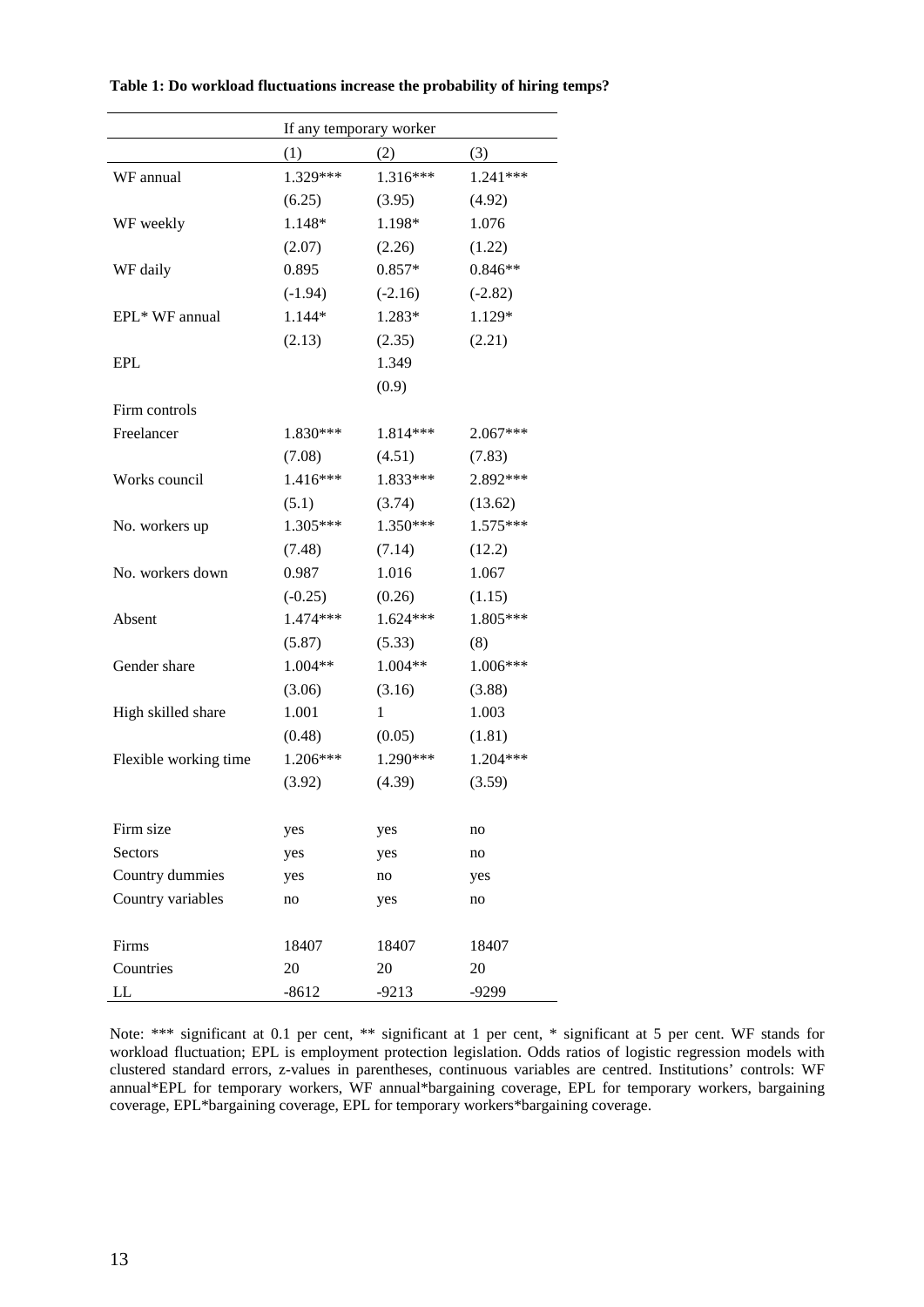To present the substantive effect of our explanatory variables, Figure 4 plots the average of predicted probabilities of employing at least one temporary worker at different values of EPL for permanent workers (broken down by firms with and without annual fluctuations).These predicted probabilities are based on Model (2) in Table 1. The figure confirms that the gap between the two types of firms increases with strictness of EPL and that this gap is relevant in substantive terms. In a flexible regime, such as in the United Kingdom, firms employ temporary workers to 59 per cent– the firm types do not differ. In rigid regimes, however, we find the probability of employing temporary workers to be 78 per cent for firms with annual fluctuations, while for firms without fluctuations, the probability is 70 per cent.

**Figure 4: Do workload fluctuations increase the probability of hiring temps and does this relation even becomes stronger with an increase in EPL?**



Note: average of predicted probabilities, Model (2), calculated at zero for all institutions, except EPL permanent.

But are the differences between the two types of firms significant? To answer this question, we calculated differences in the average of predicted probabilities (DP) of hiring at least one temporary worker between the two types of firms and their confidence intervals:

$$
DP = P(y_{ij} = 1 | WF = 1, EPL = x) - P(y_{ij} = 1 | WF = 0, EPL = x)
$$

The results are plotted in Figure 5 against the level of EPL for permanent workers. Irrespective of the level of protection for temporary workers, the differences require a sufficient level of EPL for permanent workers in order to become significant. In rigid labour markets, the probability is 8 percentage points higher for firms with annual workload fluctuation fluctuations. In average regimes (such as in Finland), these two groups of firms still differ by 5 percentage points. In both cases, differences between firm types are significant. In flexible Bour markets, however, workload fluctuations cease to make a significant? To answer fluctuations cease the differences hetween the two types of firms significant? To answer this question, we calculated differences hetween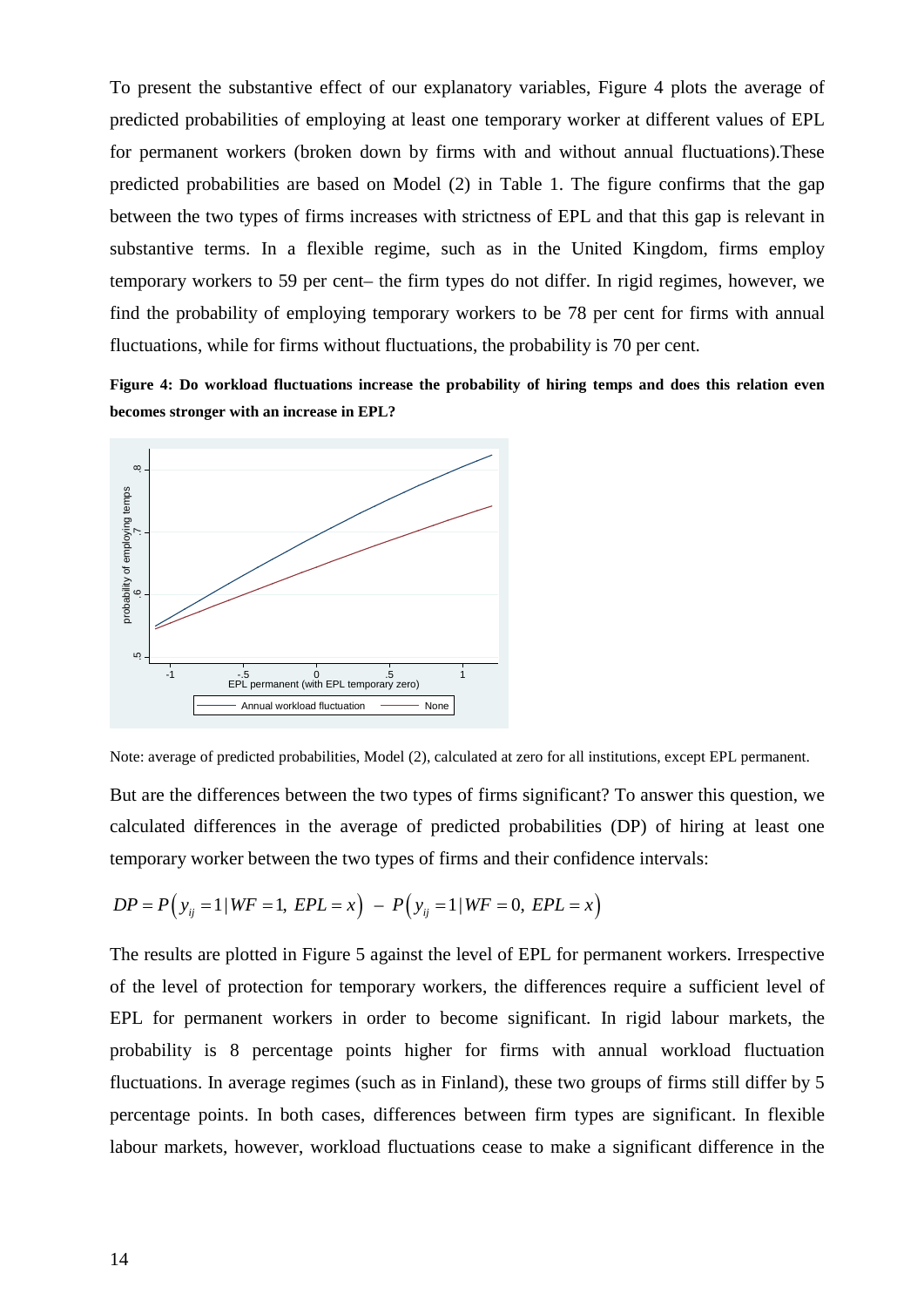probability of hiring temporary workers. As the confidence intervals do not overlap, the difference in the difference at high and low levels of employment protection is significant.





Note: difference in the average of predicted probabilities of firms with annual fluctuation against firms without fluctuation, Model (2), calculated at zero for all institutions, except EPL permanent and temporary.

As marginal effects in logistic models depend on covariates, we calculated DP for low, average and high values (one standard deviation difference from the mean) of employment protection for temporary workers (Figure 6): increasing DP with EPL for permanent workers also holds for low and high employment protection for temporary workers. Interestingly, we find that the threshold for EPL for permanent workers, where DP becomes significantly different from zero, is higher when temporary work is strong regulated. Furthermore, DP becomes largest when EPL for temporary workers is low. Overall, this result is not surprising: the less it costs to hire and terminate temporary workers, the more often they are used in order to circumvent the numerical adjustment to production shocks by firing permanent workers. THE STREET THE MANUTE OF STREET THE SERVICE CONDITION RANGER CONSIDERATION ROLL OF CONSIDERATION RANGER IN DEPTHDENTION AS MATERIAL AS marginal effects in logistic models depended at a sero for all instituted are shown and

Temporary workers can be distinguished between fixed-term contract (FTC) workers, temporary agency workers (TAWs) and others. We then examined the probability of employing at least one FTC or TAW in the firm. Theoretically, we do not expect any difference between these two subgroups concerning the impact of fluctuation at different levels of rigidity. The probabilities of employing TAWs or FTCs are significantly higher for firms with annual workload fluctuations given a sufficiently strong regulation for permanent workers<sup>[16](#page-13-0)</sup> (Figure

<span id="page-16-0"></span>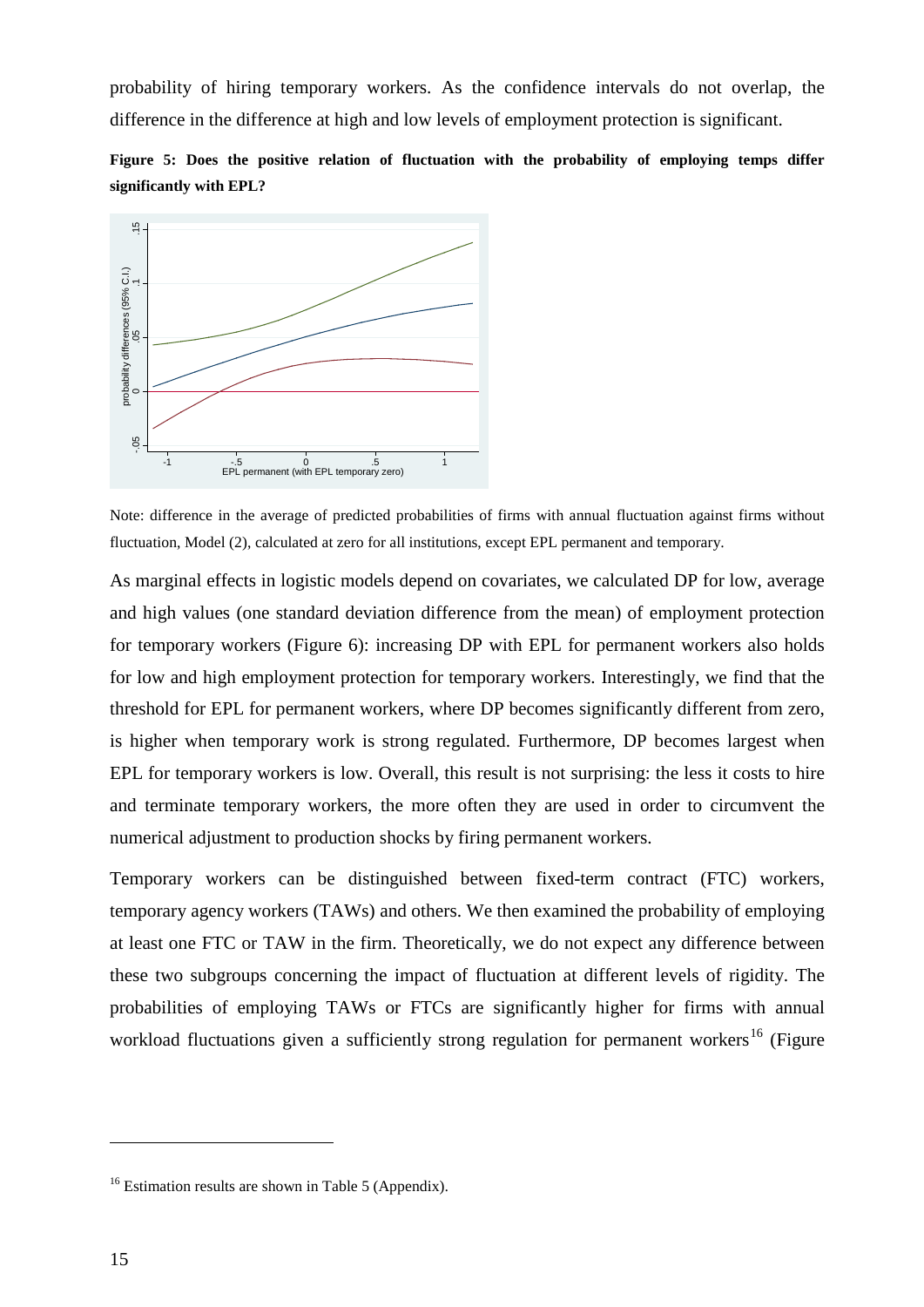7).[17](#page-16-0) We find the results quite robust across these subgroups for different levels of EPL for TAW and FTC.

**Figure 6: Does the positive relation of fluctuation with the probability of employing temps differ significantly with EPL even for different values of EPL temporary?**



Note: difference in the average of predicted probabilities of firms with annual fluctuation against firms without fluctuation, Model (2), calculated at zero for all institutions, except EPL permanent and temporary (+/- one standard deviation from zero).

**Figure 7: Do workload fluctuations increase the probability of hiring FTCs (or TAWs) and does this relation become even stronger with an increase in EPL?**



Note: average of predicted probabilities of firms with annual fluctuation against firms without fluctuation, Model (5) and (7) in Table 5 (Appendix), calculated at zero for all institutions, except EPL permanent.

<span id="page-17-0"></span><sup>&</sup>lt;sup>17</sup> We also estimated the percentages of FTCs as the dependent variable. We did not find robust and significant expected relationships between annual fluctuation, EPL and percentage of FTCs – which we found quite puzzling. But as we already argued, the use of the percentages in this context is problematic and therefore we cannot draw any conclusions from these results.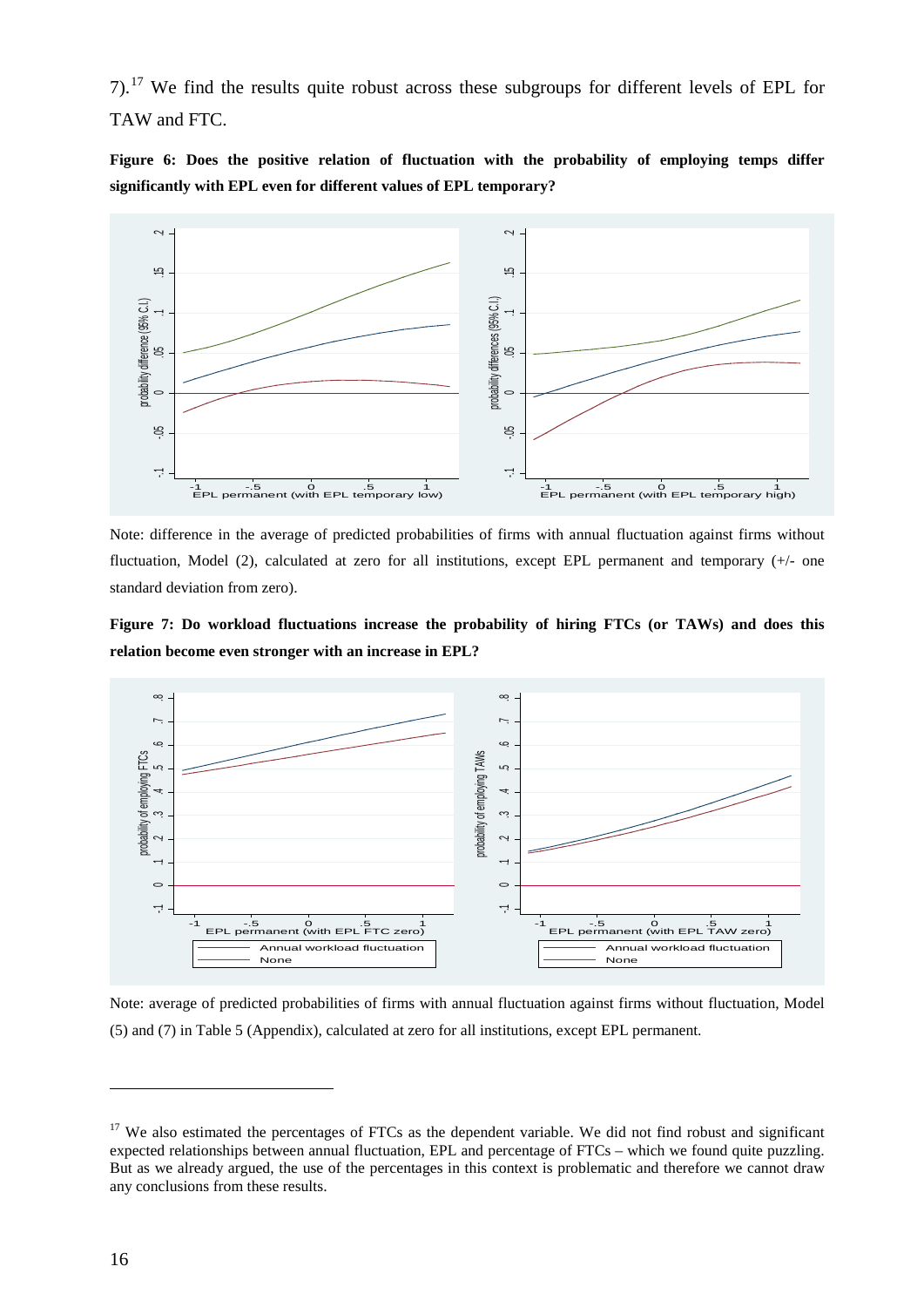**Figure 8: Does the positive relation of fluctuation with the probability of employing FTCs (or TAWs) differ significantly with EPL?**



Note: difference in the average of predicted probabilities of firms with annual fluctuation against firms without fluctuation, Model (5) and (7), calculated at zero for all institutions, except EPL permanent.

Overall, we find that the effect of workload fluctuations on firms' demand for temporary workers depends on employment protection for permanent workers. This is in line with the results of Bentolila and Saint Paul (1992), who study whether the impact of sales shocks differs with the availability of temporary workers. They find that – similar to lower firing costs for permanent workers – an increased pro-cyclical response to sale shocks when temporary workers are available. Our study obviously differs on the dependent and independent variables. But institutions change the impact of variations in the workload (either sales shocks or expected workload fluctuations). In contrast, our findings differ in comparison to Nunziata and Staffolani (2007). They find a significant negative impact of recessions on the aggregated share of temporary employment, but employment protection for permanent workers does not change this effect. The divergence from our results is not very surprising. First, the micro-composition of the economy is not accounted for by macro-data. Second, we employed different concepts in the sense that we study the impact of expected workload fluctuations and not the impact of the current state of the economy. Framework and the average of predicted probabilities of firms are exogenous. About 15 community are expected probabilities of firms throughout are for the average of predicted probabilities of firms throughout and the effe

#### *Robustness checks and endogeneity*

In summary, firms facing annual fluctuations are more likely to employ temporary workers, and the likelihood increases with EPL for permanent workers. But to what extent can we talk about causal relationships? Our identifying assumption is that workload fluctuation and employment protection legislation for permanent workers are pre-determined to the hiring behaviour of firms. There are historical facts and empirical studies which support that workload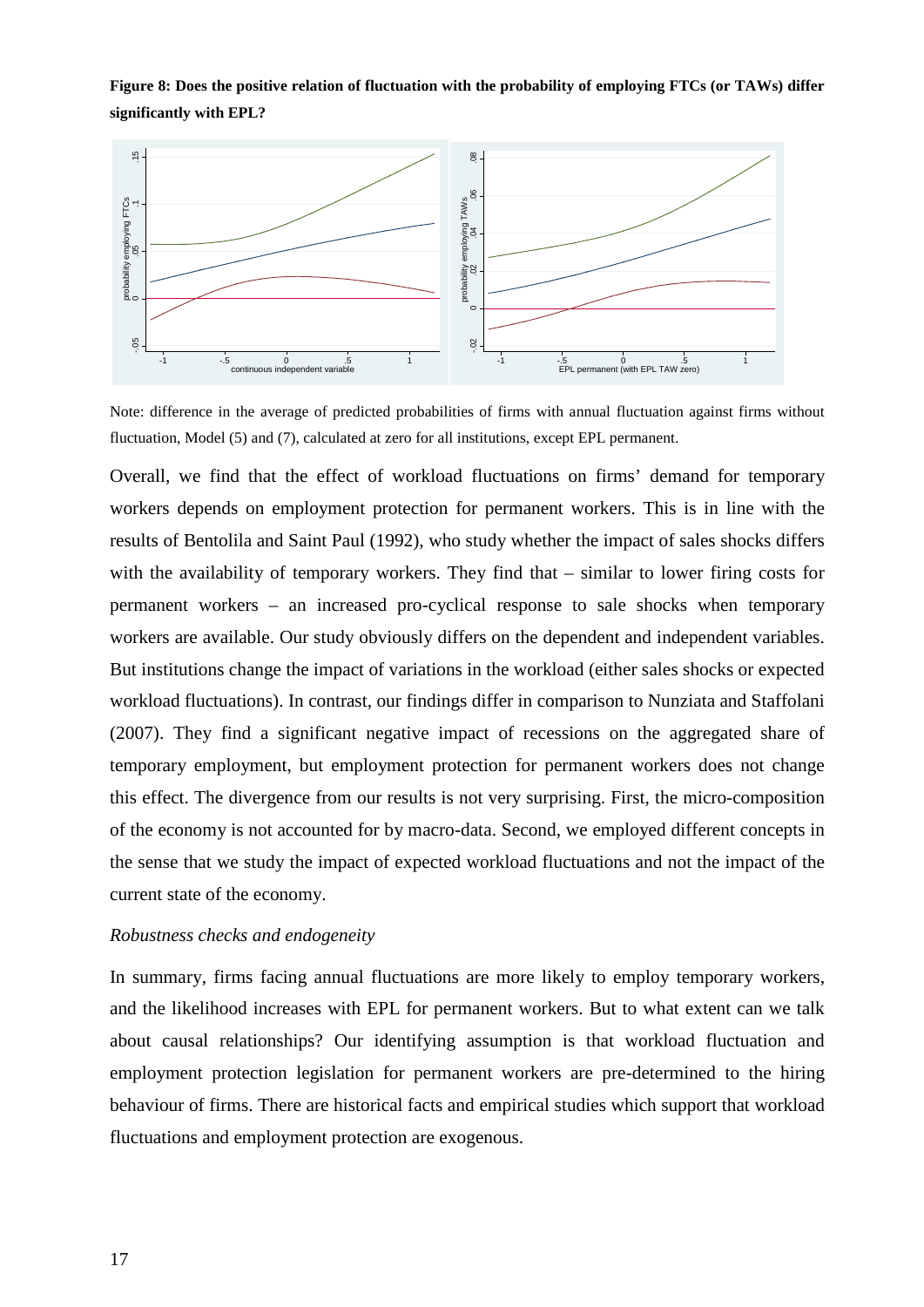First, concerning expected workload fluctuations, we interpret workload fluctuation as a characteristic of the product itself. For instance, farming fluctuates due to the limitation of the production to specific seasons, and hotels face workload fluctuation due to seasonal fluctuations in demand. The firm also might invest in another product but this is relatively costly compared to hiring and firing decisions. That workload variations determine and motivate the hiring of temporary workers and not reverse is also supported empirically by Houseman (2001). She finds that one main motive to employ temporary workers in American firms is expected variation in the workload (40 per cent on average). Therefore, we assume that reversed causality is not very likely.

Second, EPL for permanent workers influences the hiring decision of firms and not reverse. We claim this because EPL for permanent workers has been very stable over the last decades in the analysed countries. In contrast to EPL for permanent workers, EPL for temporary workers has been deregulated since the 1980s in European countries – so called two-tier reforms (e.g. Boeri 2011: 1196; Saint-Paul, 1996). However, we are interested in EPL for permanent workers and this has not been changed over time considerably which underlines our assumption that hiring decisions did not have an effect on EPL for permanent workers. This is supported by difference-in-difference analyses which find an effect of EPL for permanent workers on the behaviour of firms. For instance, Boockmann and Hagen (2001) employ programme evaluation techniques on a German EPL reform in 1996 and find that firms are less likely to employ FTCs after EPL for permanent workers was de-regulated.<sup>[18](#page-17-0)</sup> Concerning unobserved heterogeneity at the country level, we control for relevant other factors. For instance, employment protection for permanent workers is often negatively correlated with the protection of temporary workers. Therefore, we include for the interaction between workload fluctuation and employment protection for temporary workers in our regressions. This rules out that the increase in the effect of workload fluctuation is not driven by low employment protection legislation for temporary workers.

Our results for annual workload fluctuation and the interaction term between fluctuation and EPL for permanent workers are quite robust with respect to different specifications, subsample estimations, individual country regressions and different estimators. Table 1 shows different specifications. Model (3) is nested in Model (1) while the former excludes firm size and sector dummies. In both models workload fluctuation within a year and the multiplied component are

<sup>&</sup>lt;sup>18</sup> However, research employing within-country variation in order to study the impact of employment protection legislation on the employment of temporary workers at the firm level is relatively rare. The main dependent variable is worker flows (e.g. Martins, 2009; Kugler and Pica, 2008; Bauer et al., 2007; Boeri and Jimeno, 2005).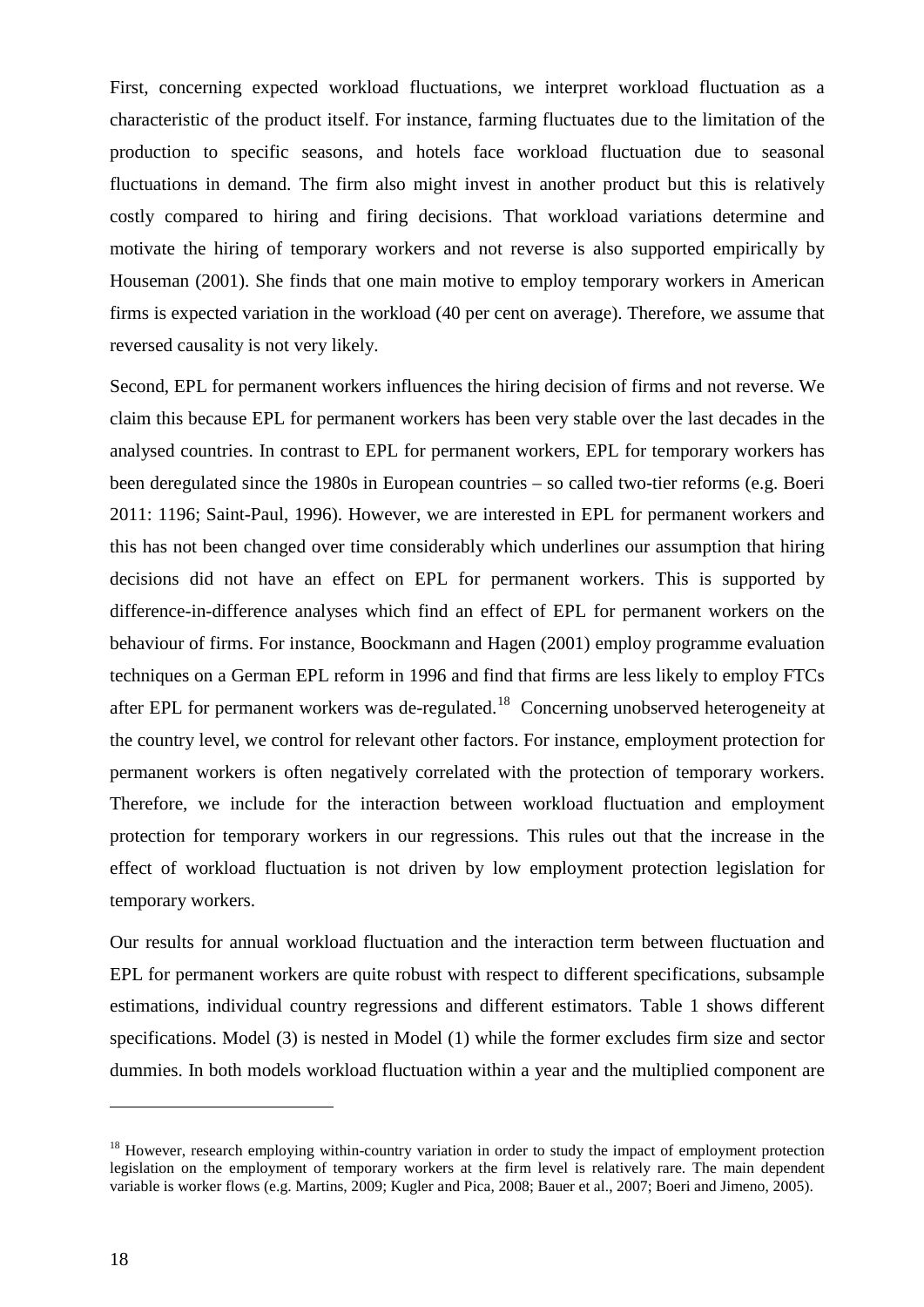positive significant. While annual fluctuation is robust, this is not true for weekly and daily fluctuation. Firms with weekly (daily) fluctuation have a significant higher probability of employing temporary workers in Model (1) (Model (2) and (3)) but not in Model (3) (Model (1)). Overall, weekly and daily fluctuations are not robust. This is what we expected, as firms arguably adjust for weekly and daily fluctuations by part-time or working-time accounts. This pattern is also revealed in subsample estimations and individual country regressions which find robust positive coefficients for annual fluctuation but not for daily and weekly fluctuation.

Concerning different estimators, Model (1) includes country dummies and clustered standard errors; Model (2) does not control for country dummies but includes theoretical relevant controls on the country level, such as employment protection for permanent and temporary workers as well as union bargaining coverage. Comparing these two models, we find robust results for our main variables of interest: workload fluctuations within a year and the interaction term with EPL which are both significantly positive and similar in their magnitude. Model (1) is somewhat more conservative than Model (2). Furthermore, the results are also robust to a random effect model which is more conservative than (2) but less than (1).

#### **Conclusions**

The intention of our paper was to bring in the interaction between firm characteristics and institutions as an important element explaining the spread of temporary work in Europe. In line with recent theories, we have hypothesized a higher propensity to hire temporary workers if a firm is exposed to fluctuation in workload. But we have expected this effect to be conditioned by the regulatory framework. Fluctuations should matter only if dismissal costs for workers with permanent contracts are sufficiently high.

We constructed a novel data set combining firm level with institutional variables from 18,500 firms and 20 European countries. Using pooled, cross-country firm data, we were able to confirm our hypothesis across a number of robustness and endogeneity checks. Firms with an unstable workload are more likely to hire workers on temporary contracts, and the effect is conditional upon a certain level of employment protection legislation – our measure for firing costs. The results are not only statistically significant, but they also matter in substantive terms. While we do not observe a significant effect of workload fluctuations in flexible labour markets, the difference between firms with and without fluctuations is eight percentage points in heavily regulated labour markets. This is also true for the employment of fixed-term contract and temporary agency workers.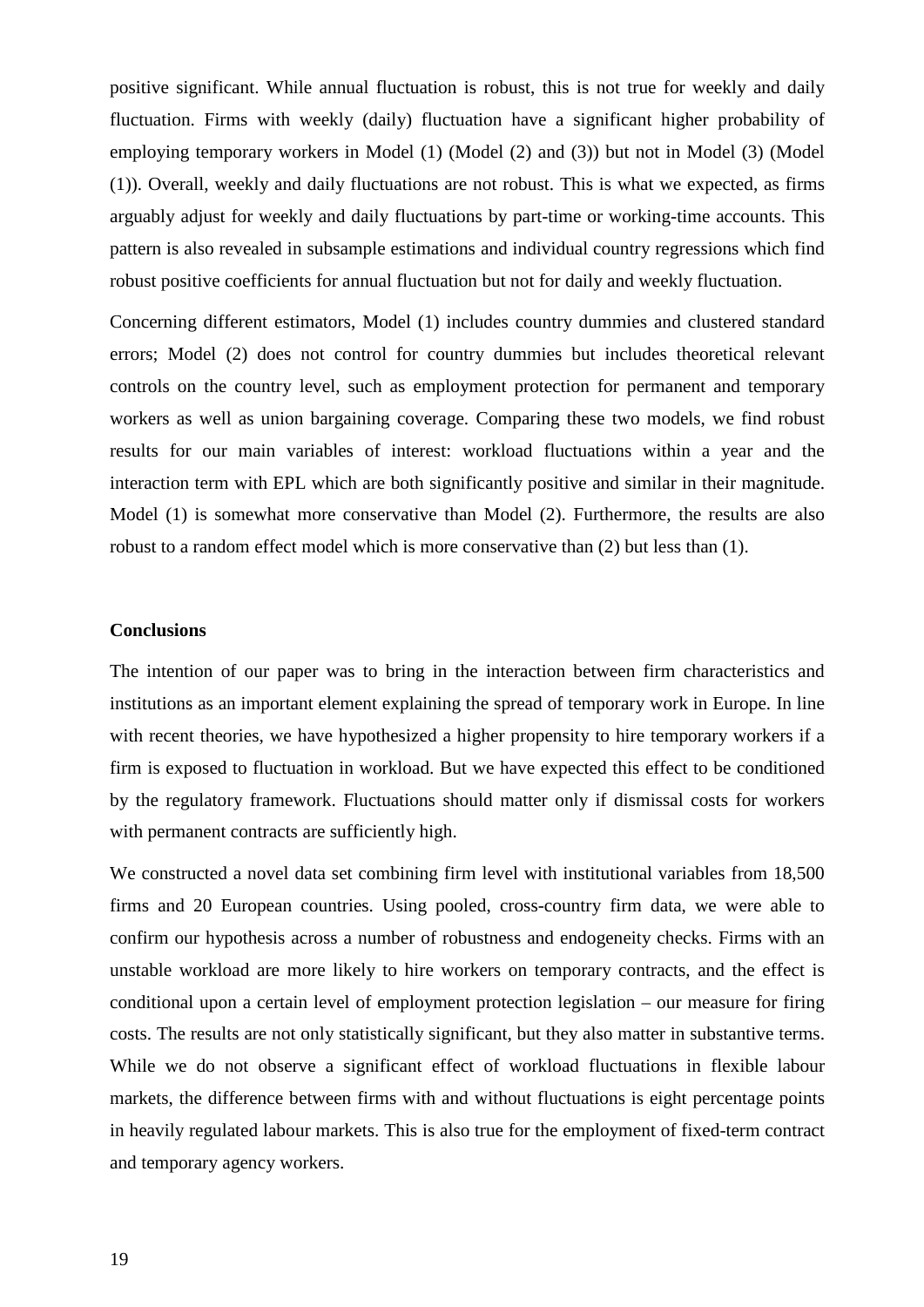By and large, our results are in line with previous studies which have shown employment protection to matter at the aggregate or the individual level. We complement these findings by showing that labour market institutions mediate the effect of firm-characteristics. Bringing the different levels together is a fruitful task for future research. For instance, the effect of national economies' composition by firm type on the share of temporary contracts could be assessed in a macro-framework. The data for this would be readily available. More difficult, with regard to data requirements, would be analysing the link between institutions, firms and workers' characteristics. The improved availability of linked employer–employee data sets may make this possible in the future. More generally, our analysis suffers from various data limitations, particularly with regard to the dichotomous nature of the dependent and the main explanatory variable. Also here, progress will be conditional upon improved comparative data sources.

What are the broader implications of our study? We know that temporary work is associated with potentially negative effects on the well-being of affected workers. Hence, it is a relevant societal concern how to contain the spread of such contracts. Based on our results, we share well-known concerns that firing costs for permanent workers produce two-tier labour markets. As we show, such costs do encourage the use of temporary contracts for some firms. On the other hand, our results also indicate that the need for flexibility is inherent to some companies' production processes. Reforms ignoring the fundamental role of economic volatilities are likely to produce worse economic outcomes. A modest deregulation of employment protection may be considered to make it easier for firms to cope with uncertainty and productivity shocks, without making use of temporary work.

#### **References**

Bauer T, Bender S, Bonin H. Dismissal Protection and Worker Flows in Small Establishments. Economica 2007; 74(296); 804–821.

Bentolila S, et al. Two-Tier Labor Markets in the Great Recession: France vs. Spain. IZA Discussion Papers 2010; Nr. 5340.

Bentolila S, Dolado JJ. Labour Flexibility and Wages: Lessons from Spain. Economic Policy 1994; 9(18); 53–99.

Bentolila S, Saint-Paul G. The Macroeconomic Impact of Flexible Labor Contracts with an Application to Spain. European Economic Review 1992; 36(5); 1013–1053.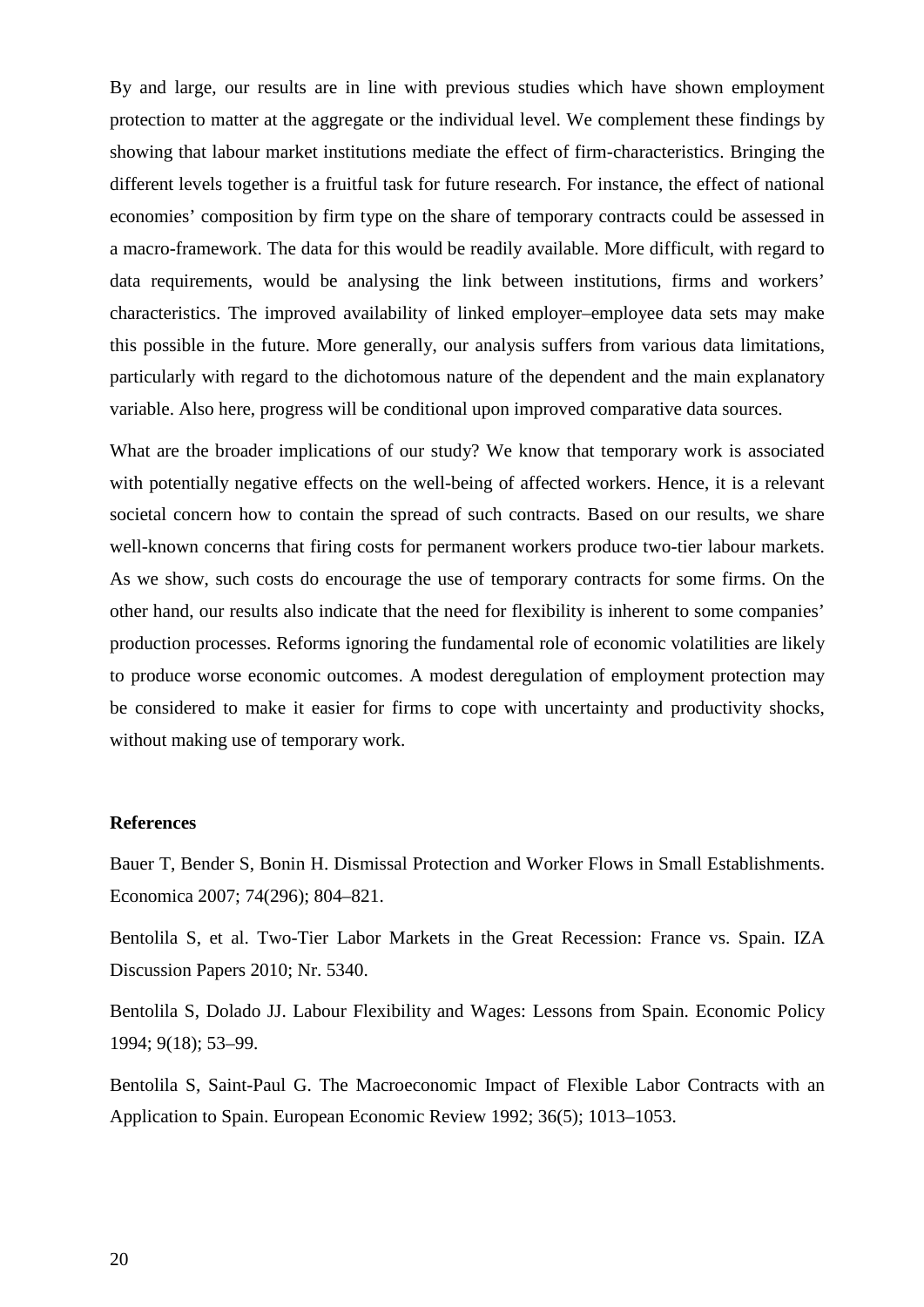Bentolila S, Bertola G. Firing Costs and Labour Demand: How Bad is Eurosclerosis? Review of Economic Studies 1990; 57(3); 381–402.

Berton F, Garibaldi P. Workers and Firm Sorting into Temporary Jobs. University of Turin LABORatorio R. Revelli Working Paper 2006; Nr. 51.

Blanchard OJ, Landier A. The Perverse Effects of Partial Labor Market Reform: Fixed Duration Contracts in France. Economic Journal 2002; 112(480); F214–F244.

Böheim R, Zweimüller M. The Employment of Temporary Agency Workers in the UK: With or Against the Trade Unions? IZA Discussion Papers 2009; Nr. 4492.

Boeri T 2011. Institutional Reforms and Dualism in European Labor Markets. In: Ashenfelter O, Card D (Eds), Handbook of Labor Economics, vol.4, part B. Elsevier: Amsterdam; 2011. p. 1173–1236.

Boeri T, Garibaldi P. Two Tier Reforms of Employment Protection: A Honeymoon Effect? Economic Journal 2007; 117(521); F357–F385.

Boeri T, Jimeno JF. The Effects of Employment Protection: Learning from Variable Enforcement. European Economic Review 2005; 49(8); 2057–2077.

Boockmann B, Hagen T. The Use of Flexible Working Contracts in West Germany: Evidence from an Establishment Panel. ZEW Discussion Papers 2001; Nr. 01-33.

Booth AL, et al. Temporary Jobs: Stepping Stones or Dead Ends? Economic Journal 2002; 112(480); F189–F213.

Buis M. Stata Tip 87: Interpretation of Interactions in Nonlinear Models. Stata Journal 2010; 10(2); 305–308.

Cahuc P, et al. Explaining the Spread of Temporary Jobs and its Impact on Labor Turnover. IZA Discussion Papers 2012; Nr. 6365.

Cahuc P, Postel-Vinay F. Temporary Jobs, Employment Protection and Labor Market Performance. Laabour Economics 2002; 9(1); 63–91.

Cameron C, Trivedi P. Microeconometrics Using Stata. Stata Press: Texas; 2009.

De Cuyper N; et al. Literature Review of Theory and Research on the Psychological Impact of Temporary Employment: Towards a Conceptual Model. International Journal of Management Reviews 2008; 10(1); 25–51.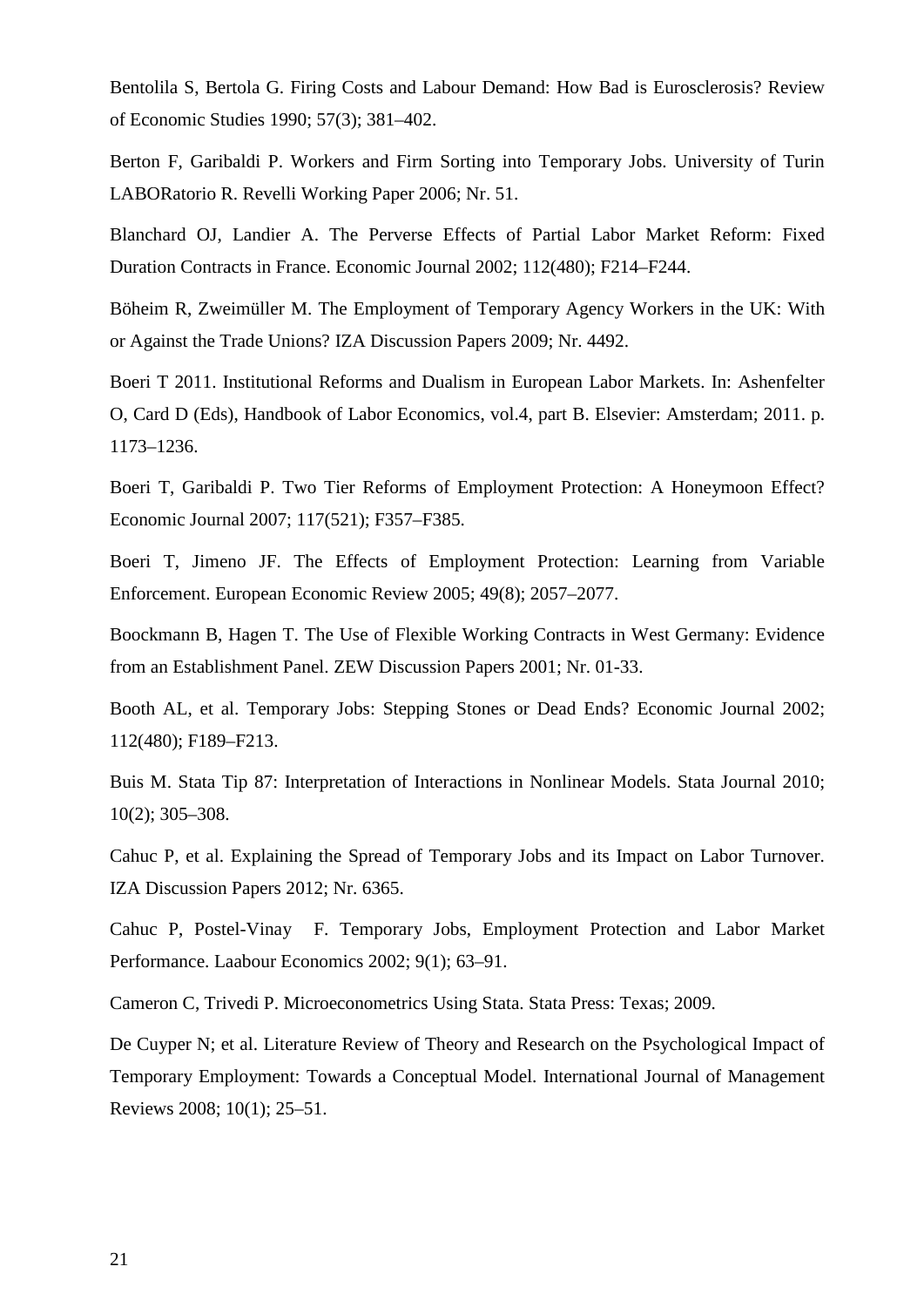Eurofound. European Company Survey, 2009 (Computer File). European Foundation for the Improvement of Living Conditions and TNS Infratest Sozialforschung (Munich). Colchester, Essex: UK Data Archive (distributor), 2010a.

Eurofound. European Company Survey 2009. European Foundation for the Improvement of Living Conditions. Office for Official Publications of the European Communities: Luxembourg; 2010b.

Eurofound. Industrial Relations in EU Member States 2000–2004. European Foundation for the Improvement of Living Conditions. Office for Official Publications of the European Communities: Luxembourg; 2007.

Eurostat. Statistics Database. http://epp.eurostat.ec.europa.eu/portal/page/portal/ statistics/search\_database (accessed June 2012).

Frey BS, Stutzer A. What Can Economists Learn from Happiness Research? Journal of Economic Literature 2002; 40(2); 402–435.

Gensicke M, et al. Extensions of the European Company Survey 2009 by Financial Performance Information. TNS Infratest Sozialforschung: Munich; 2009.

Hamermesh DS. Labor Demand. Princeton University Press: Princeton; 1996.

Hayter S, Stoevska V. Social Dialogue Indicators: International Statistical Inquiry 2008–2009. International Labour Office: Geneva; 2011.

Houseman S. Why Employers Use Flexible Staffing Arrangements: Evidence from an Establishment Survey. Industrial and Labor Relations Review 2001; 55(1); 149–170.

Kahn LM. The Impact of Employment Protection Mandates on Demographic Temporary Employment Patterns: International Microeconomic Evidence. Economic Journal 2007; 117(521); 333–356.

Kugler A, Pica G. Effects of Employment Protection on Worker and Job Flows: Evidence from the 1990 Italian Reform. Labour Economics 2008; 15(1); 78–95.

Lazear EP. Job Security Provisions and Employment. Quarterly Journal of Economics 1990; 105(3); 699–726.

Lucas RE. Adaptation and the Set-Point Model of Subjective Well-Being: Does Happiness Change after Major LifeEvents? Current Directions in Psychological Science 2007; 16(2); 75– 79.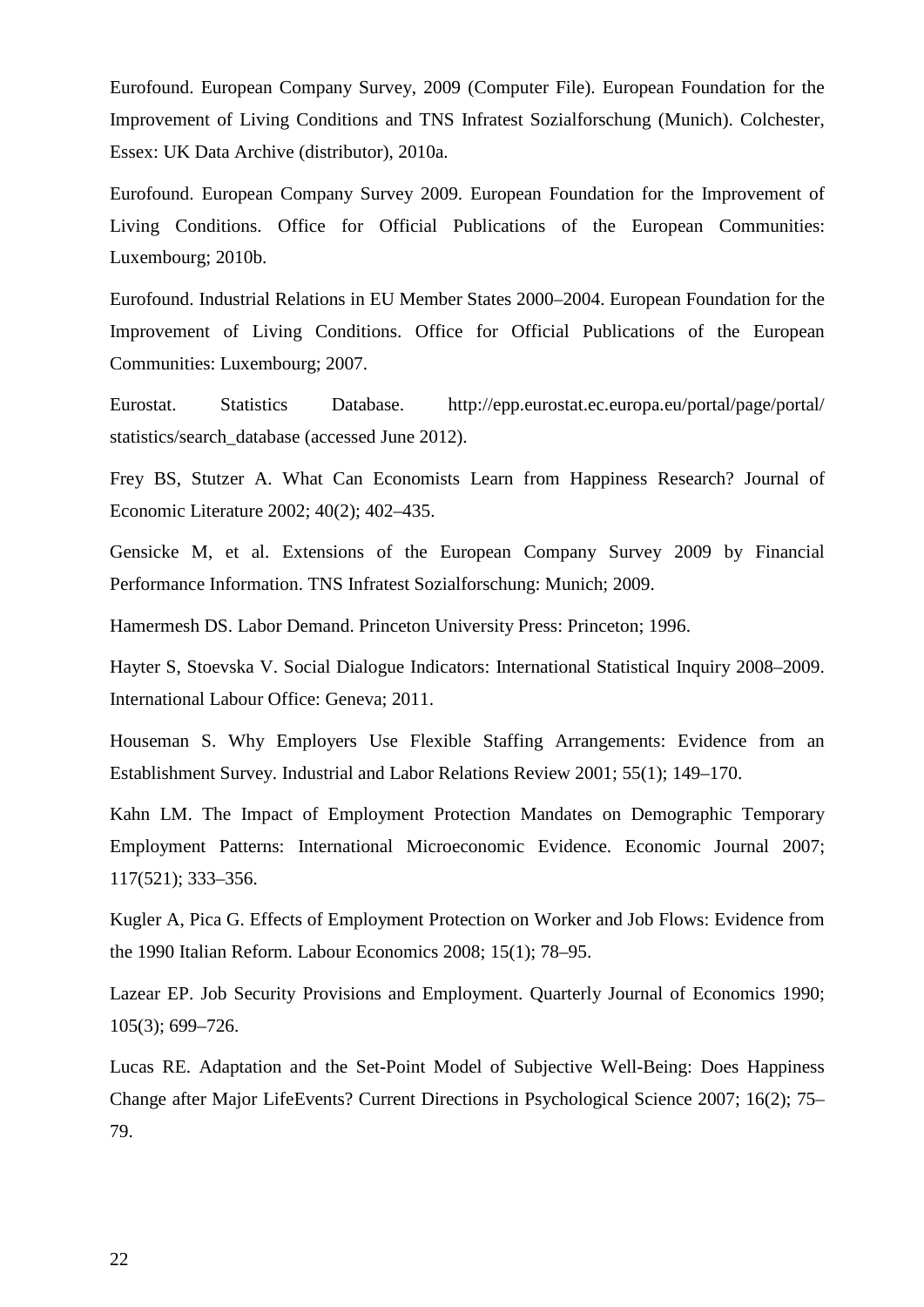Martins PS. Dismissals for Cause: The Difference that just Eight Paragraphs Can Make. Journal of Labor Economics 2009; 27(2); 257–279.

Norton EC, et al. Computing Interaction Effects and Standard Errors in Logit and Probit Models. Stata Journal 2004; 4(2); 154–167.

Nunziata L, Staffolani S. Short-Term Contracts Regulations and Dynamic Labour Demand: Theory and Evidence. Scottish Journal of Political Economy 2007; 54(1); 72–104.

OECD. OECD Indicators of Employment Protection. http://www.oecd.org/els/employmentpoliciesanddata/oecdindicatorsofemploymentprotection.ht m (accessed June 2012).

Rabe-Hesketh S, Skrondal A. Multilevel and Longitudinal Modeling Using Stata, Second Edition. Stata Press: Texas; 2008.

Saint-Paul G. Dual Labor Markets: A Macroeconomic Perspective. MIT Press: Cambridge; 1996.

Salvatori A. What Do Unions Do to Temporary Employment? IZA Discussion Papers 2009, Nr. 4554.

Snijders TAB, Bosker RJ. Multilevel Analysis: An Introduction to Basic and Advanced Multilevel Modeling. Sage Publications Ltd: London; 1999.

Venn D. Legislation, Collective Bargaining and Enforcement: Updating the OECD Employment Protection Indicators. OECD Social, Employment and Migration Working Papers 2009; Nr. 89.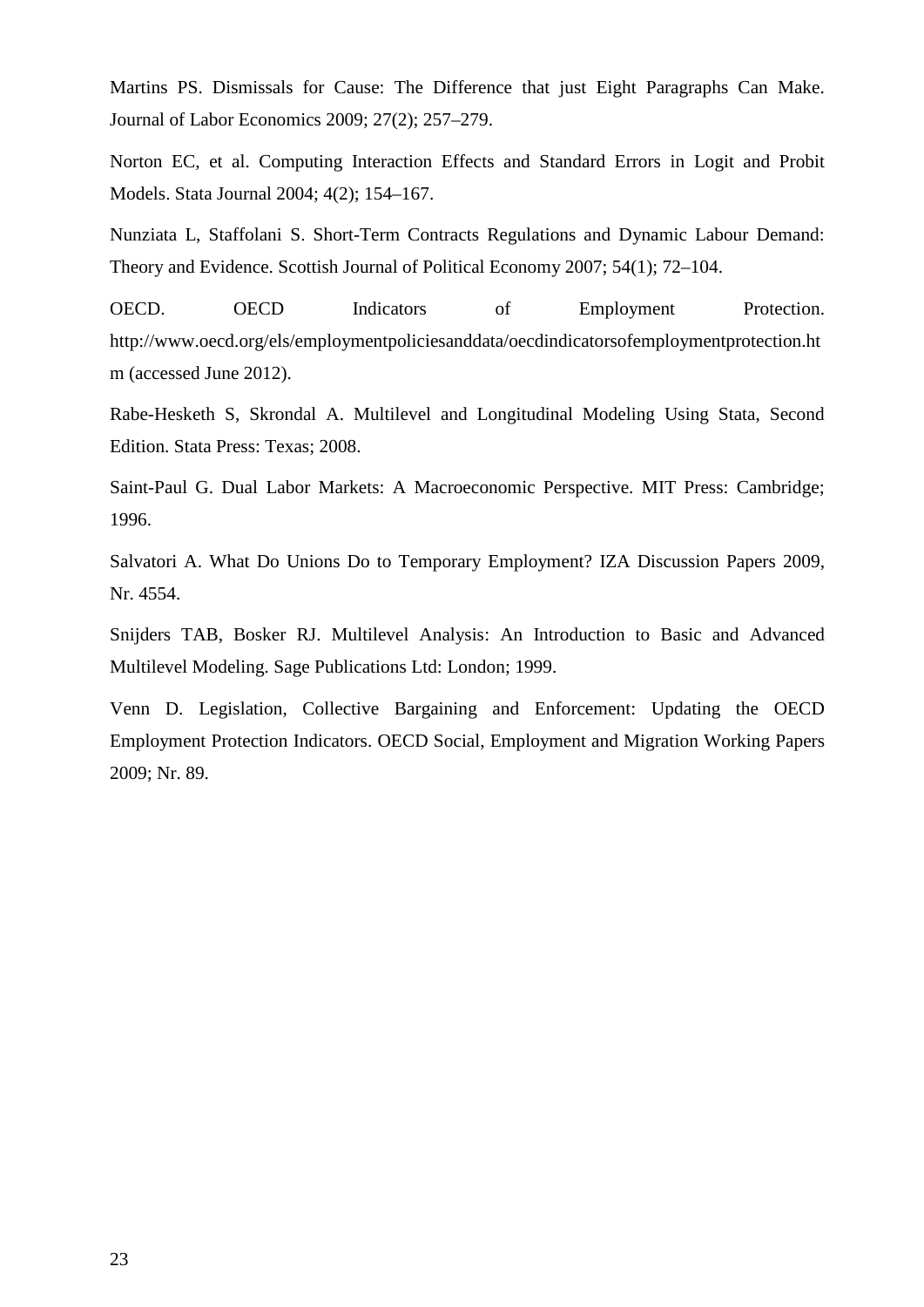| <b>Appendix</b> |                                                     |
|-----------------|-----------------------------------------------------|
|                 | Table 2: Summary statistics of firm characteristics |

|                          | mean    | sd    | min              | max | count |
|--------------------------|---------|-------|------------------|-----|-------|
| If any temp              | 0.68    | 0.47  | $\boldsymbol{0}$ |     | 18450 |
| If any TAW               | 0.30    | 0.46  | 0                |     | 18450 |
| If any FTC               | 0.60    | 0.49  | $\overline{0}$   |     | 18450 |
| Share of FTC             | 14.94   | 22.81 | 0                | 100 | 10589 |
| WF daily                 | 0.30    | 0.46  | $\overline{0}$   |     | 18450 |
| WF weekly                | 0.42    | 0.49  | $\overline{0}$   |     | 18450 |
| WF annual                | 0.63    | 0.48  | $\overline{0}$   |     | 18450 |
| Freelancer               | 0.22    | 0.42  | 0                |     | 18407 |
| Works council            | 0.49    | 0.50  | $\overline{0}$   |     | 18450 |
| No. of workers up        | 0.36    | 0.48  | $\overline{0}$   |     | 18450 |
| No. of workers down      | 0.27    | 0.44  | $\boldsymbol{0}$ |     | 18450 |
| Absent                   | 0.17    | 0.38  | $\boldsymbol{0}$ |     | 18450 |
| Gender share (centred)   | $-0.00$ | 30.11 | $-41$            | 59  | 18450 |
| High<br>skilled<br>share | $-0.00$ | 28.31 | $-24$            | 76  | 18450 |
| (centred)                |         |       |                  |     |       |
| Flexible working time    | 0.57    | 0.49  | 0                |     | 18450 |
| Company size $(1-10)$    | 3.42    | 2.81  |                  | 10  | 18450 |
| NACE C-E                 | 0.32    | 0.47  | $\overline{0}$   |     | 18450 |
| <b>NACEF</b>             | 0.10    | 0.30  | $\boldsymbol{0}$ |     | 18450 |
| <b>NACE G</b>            | 0.14    | 0.35  | 0                |     | 18450 |
| <b>NACE H</b>            | 0.03    | 0.18  | $\overline{0}$   |     | 18450 |
| <b>NACE I</b>            | 0.05    | 0.21  | $\overline{0}$   |     | 18450 |
| NACE J                   | 0.02    | 0.14  | 0                |     | 18450 |
| NACE K                   | 0.10    | 0.30  | 0                |     | 18450 |
| <b>NACE L</b>            | 0.06    | 0.23  | 0                |     | 18450 |
| <b>NACE N</b>            | 0.08    | 0.26  | 0                |     | 18450 |
| <b>NACE O</b>            | 0.04    | 0.20  | $\boldsymbol{0}$ |     | 18450 |

Source: ECS 2009 (Eurofound, 2010a).

### **Table 3: Summary statistics for country-level variables**

|                                       | mean                                         | sd     | min       | max    |
|---------------------------------------|----------------------------------------------|--------|-----------|--------|
| EPL (centred)                         | $-0.019$                                     | 0.565  | $-1.193$  | 1.147  |
| EPL temp (centred)                    | 0.060                                        | 1.166  | $-1.940$  | 2.650  |
| EPL FTC (centred)                     | 0.013                                        | 1.367  | $-1.663$  | 2.338  |
| EPL TAW (centred)                     | 0.108                                        | 1.337  | $-2.213$  | 2.954  |
| Bargaining coverage<br>rate (centred) | 0.857                                        | 28.784 | $-51.580$ | 37.120 |
| Unemployment rate                     | $-0.014$                                     | 1.949  | $-3.815$  | 3.785  |
| (centred)                             |                                              |        |           |        |
| $\boldsymbol{N}$                      | 18450                                        |        |           |        |
| $\sim$<br>$\sim$                      | $\ell(\alpha + 1)$ 1 $\alpha$ 1 1 1 $\alpha$ |        |           |        |

Source: See section "Stylized facts and data sources".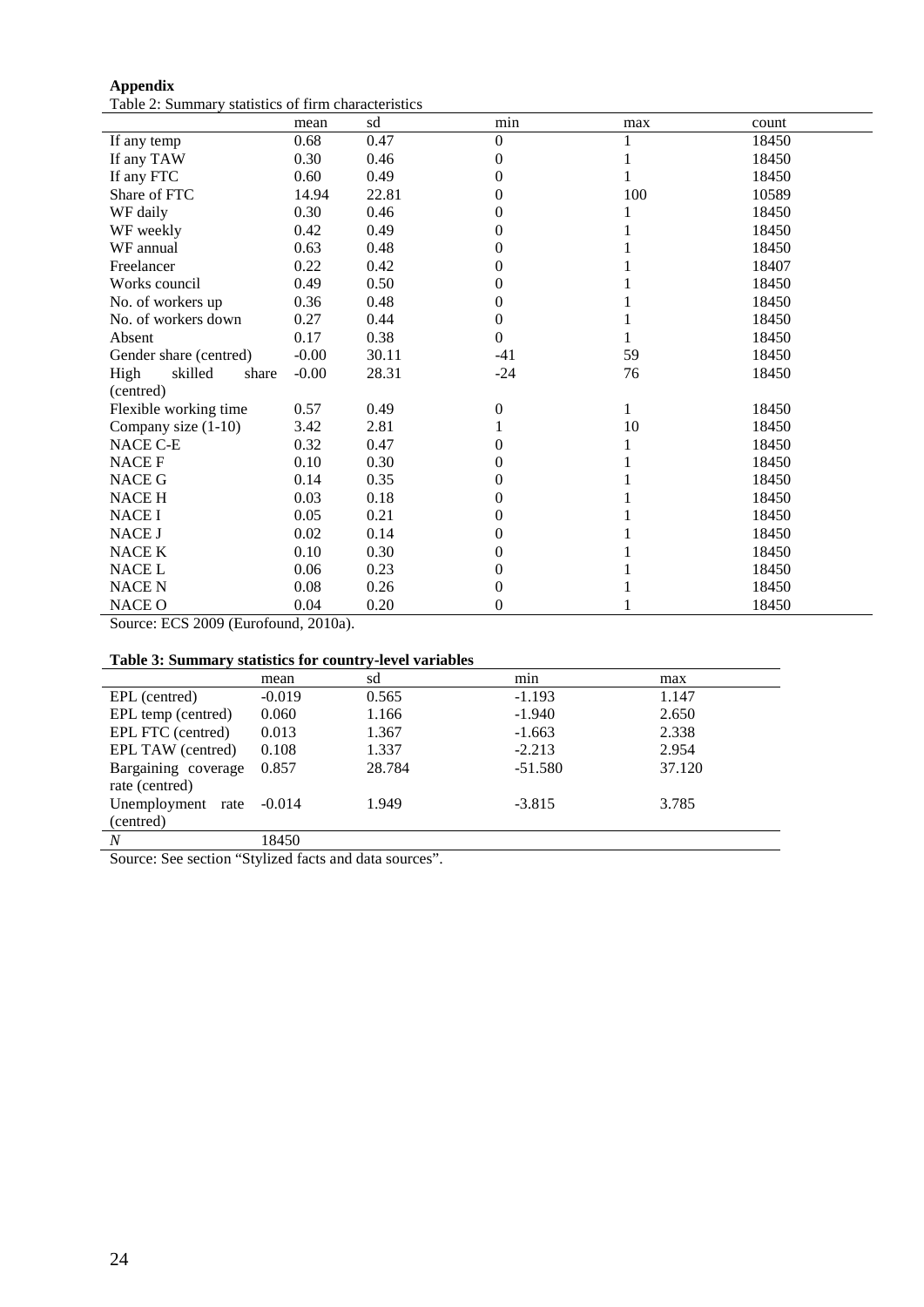|                       | If any temporary worker |              |            |  |
|-----------------------|-------------------------|--------------|------------|--|
|                       | (1)                     | (2)          | (3)        |  |
| WF annual             | 1.329***                | 1.316***     | 1.241***   |  |
|                       | (6.25)                  | (3.95)       | (4.92)     |  |
| WF weekly             | 1.148*                  | 1.198*       | 1.076      |  |
|                       | (2.07)                  | (2.26)       | (1.22)     |  |
| WF daily              | 0.895                   | $0.857*$     | $0.846**$  |  |
|                       | $(-1.94)$               | $(-2.16)$    | $(-2.82)$  |  |
| EPL*WF annual         | 1.144*                  | 1.283*       | 1.129*     |  |
|                       | (2.13)                  | (2.35)       | (2.21)     |  |
| <b>EPL</b>            |                         | 1.349        |            |  |
|                       |                         | (0.9)        |            |  |
| Firm controls         |                         |              |            |  |
| Freelancer            | 1.830***                | 1.814***     | $2.067***$ |  |
|                       | (7.08)                  | (4.51)       | (7.83)     |  |
| Works council         | 1.416***                | 1.833***     | 2.892***   |  |
|                       | (5.1)                   | (3.74)       | (13.62)    |  |
| No. workers up        | 1.305***                | 1.350***     | 1.575***   |  |
|                       | (7.48)                  | (7.14)       | (12.2)     |  |
| No. workers down      | 0.987                   | 1.016        | 1.067      |  |
|                       | $(-0.25)$               | (0.26)       | (1.15)     |  |
| Absent                | 1.474 ***               | 1.624***     | 1.805***   |  |
|                       | (5.87)                  | (5.33)       | (8)        |  |
| Gender share          | 1.004**                 | 1.004**      | 1.006***   |  |
|                       | (3.06)                  | (3.16)       | (3.88)     |  |
| High skilled share    | 1.001                   | $\mathbf{1}$ | 1.003      |  |
|                       | (0.48)                  | (0.05)       | (1.81)     |  |
| Flexible working time | 1.206***                | 1.290***     | 1.204***   |  |
|                       | (3.92)                  | (4.39)       | (3.59)     |  |
| Country controls      |                         |              |            |  |
| EPL temp*WF annual    |                         | 0.946        |            |  |
|                       |                         | $(-0.98)$    |            |  |
| Bargaining*WF annual  |                         | 0.996        |            |  |
|                       |                         | $(-1.26)$    |            |  |
| Bargaining coverage   |                         | 0.994        |            |  |
|                       |                         | $(-0.53)$    |            |  |
| EPL*bargaining        |                         | 1.016        |            |  |
|                       |                         | $-1.4$       |            |  |
| Unemployment rate     |                         | 0.859        |            |  |
|                       |                         | $(-1.45)$    |            |  |
| EPL temp              |                         | 0.704        |            |  |
|                       |                         | $(-1.26)$    |            |  |
| EPL*EPL temp          |                         | 0.745        |            |  |
|                       |                         | $(-0.91)$    |            |  |
| EPL temp*bargaining   |                         | 1.006        |            |  |
|                       |                         | $-1.45$      |            |  |

**Table 4: Are workload fluctuations associated with a higher probability of hiring temps and does this relation become even stronger with an increase in EPL?**  $\overline{a}$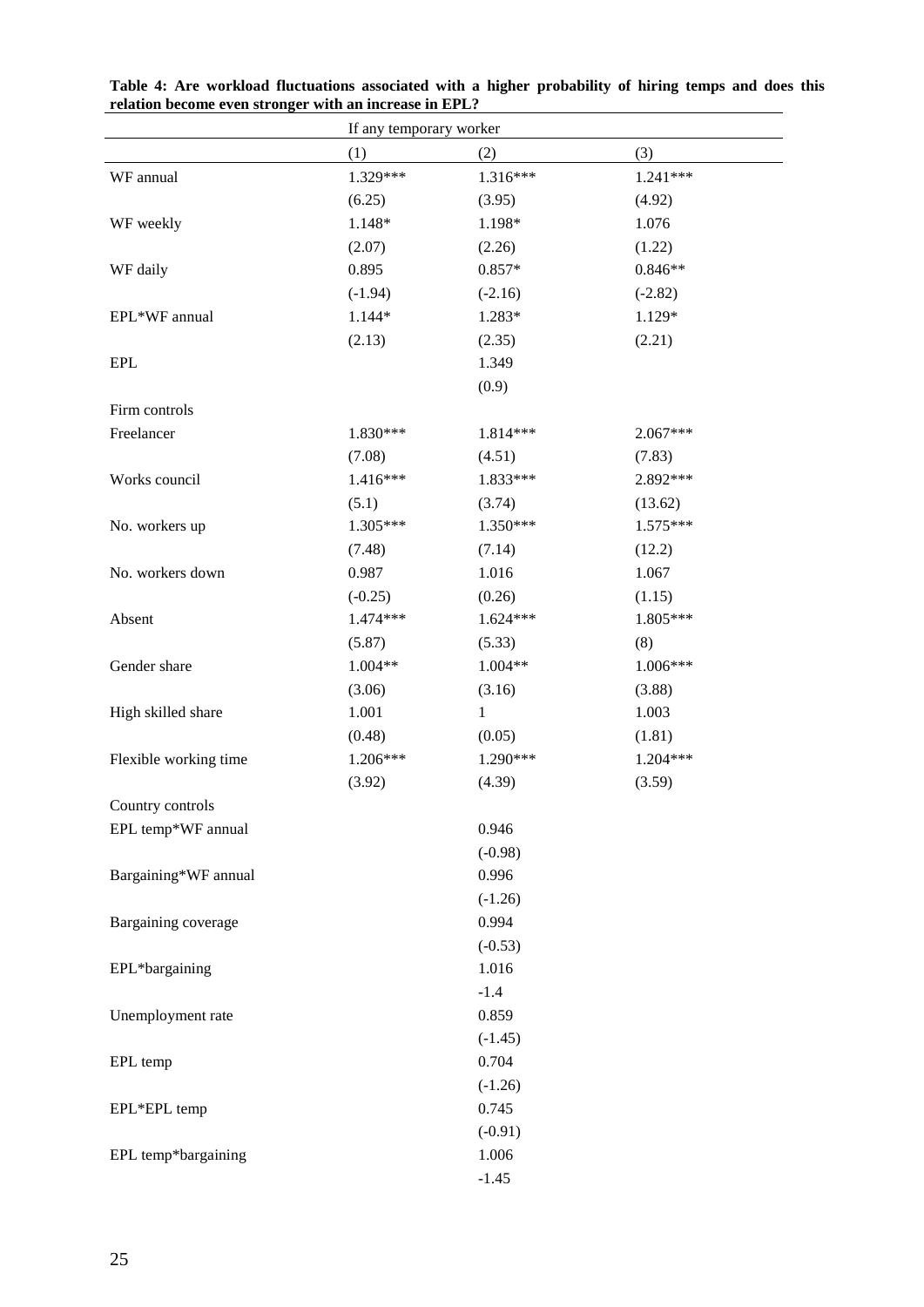| Firm size       | yes     | yes     | no      |
|-----------------|---------|---------|---------|
| Sectors         | yes     | yes     | no      |
| Country dummies | yes     | no      | yes     |
|                 |         |         |         |
| Firms           | 18407   | 18407   | 18407   |
| Countries       | 20      | 20      | 20      |
| LL              | $-8612$ | $-9213$ | $-9299$ |

Note: \*\*\* significant at 0.1 per cent, \*\* significant at 1 per cent, \* significant at 5 per cent. Odds ratios of logistic regression models with clustered standard errors, z-values in parentheses, continuous variables are centred.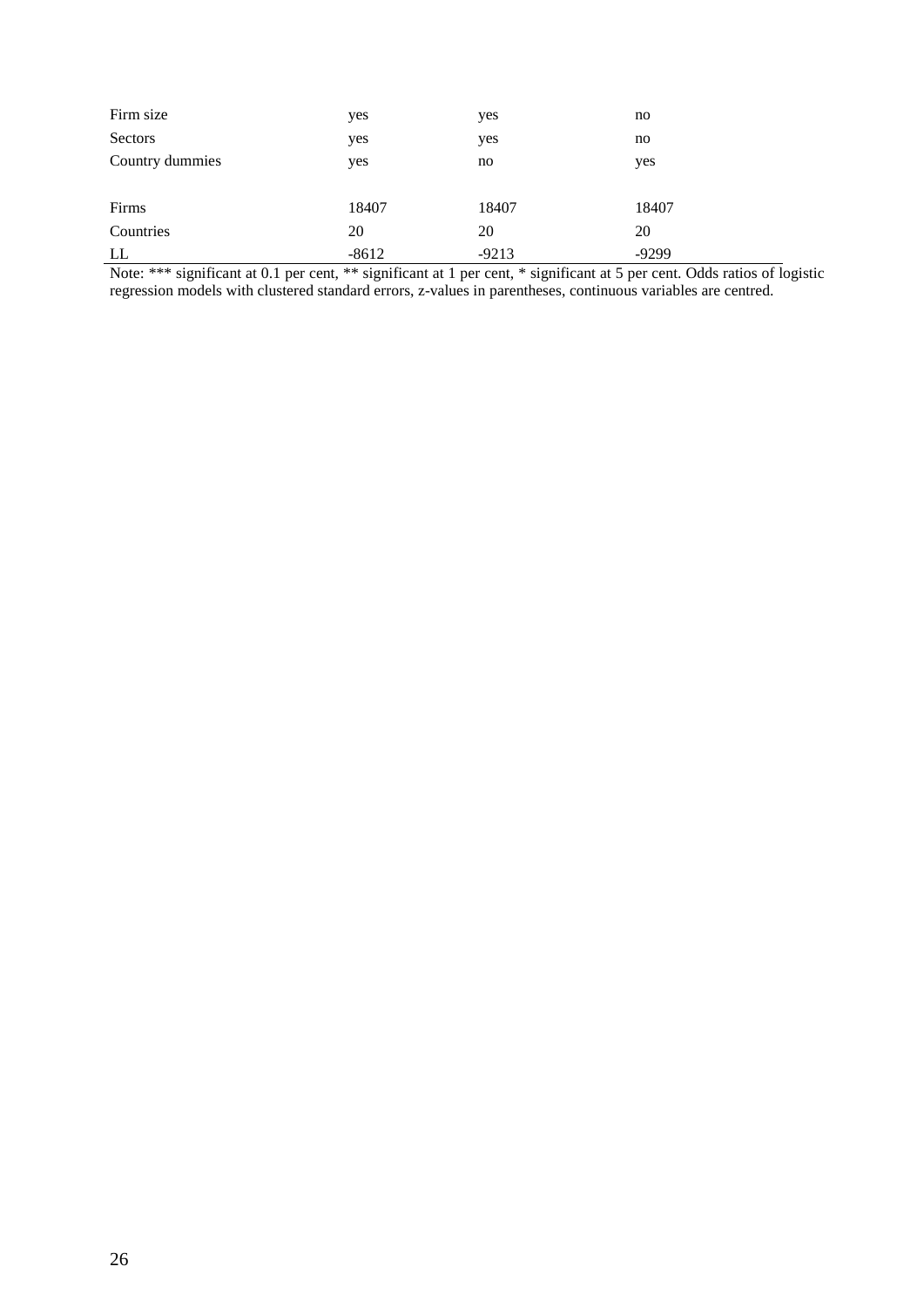|                       | this relation become even stronger with an increase in ErL.<br>If any FTC |            |            |            | If any TAW |           |  |
|-----------------------|---------------------------------------------------------------------------|------------|------------|------------|------------|-----------|--|
|                       | (4)                                                                       | (5)        | (6)        | (7)        | (8)        | (9)       |  |
| WF annual             | 1.316***                                                                  | 1.319***   | $1.225***$ | $1.126*$   | $1.163**$  | 1.078     |  |
|                       | (6.11)                                                                    | (3.73)     | (4.91)     | (2.07)     | (3.01)     | (1.21)    |  |
| WF weekly             | 1.085                                                                     | 1.137*     | 1.018      | 1.05       | $1.116*$   | 1.006     |  |
|                       | (1.44)                                                                    | (2.03)     | (0.37)     | (1.06)     | (2.29)     | (0.13)    |  |
| WF daily              | 0.968                                                                     | 0.949      | 0.95       | 0.902      | $0.861*$   | $0.802**$ |  |
|                       | $(-0.56)$                                                                 | $(-0.84)$  | $(-0.86)$  | $(-1.40)$  | $(-1.96)$  | $(-2.75)$ |  |
| EPL*WF annual         | 1.087                                                                     | 1.181      | 1.112      | 1.027      | 1.072      | 1.043     |  |
|                       | (1.16)                                                                    | (1.41)     | (1.59)     | (0.37)     | (1.24)     | (0.54)    |  |
| EPL                   |                                                                           | 1.515      |            |            | 2.16       |           |  |
|                       |                                                                           | (1.1)      |            |            | (1.76)     |           |  |
| Firm controls         |                                                                           |            |            |            |            |           |  |
| Freelancer            | $1.596***$                                                                | $1.603***$ | $1.747***$ | 1.666***   | $1.503***$ | 1.835***  |  |
|                       | (6.54)                                                                    | (4.92)     | (8.2)      | (7.32)     | (4.43)     | (8.21)    |  |
| <b>TAW</b>            | 1.822***                                                                  | $2.020***$ | 2.238***   |            |            |           |  |
|                       | (5.94)                                                                    | (6.12)     | (7.04)     |            |            |           |  |
| <b>FTC</b>            |                                                                           |            |            | 1.855***   | 2.011***   | 2.290***  |  |
|                       |                                                                           |            |            | (5.57)     | (6.02)     | (7.02)    |  |
| Works council         | 1.333***                                                                  | $1.563***$ | 2.589***   | 1.281**    | 1.504***   | 1.961***  |  |
|                       | (3.31)                                                                    | (3.32)     | (10.7)     | (2.67)     | (4.05)     | (7.95)    |  |
| No. workers up        | 1.208***                                                                  | 1.233***   | 1.398***   | $1.151***$ | $1.165***$ | 1.353***  |  |
|                       | (4.2)                                                                     | (4.51)     | (7.42)     | (3.6)      | (3.99)     | (8.489)   |  |
| No. workers down      | 0.973                                                                     | 1.028      | $1.011\,$  | 0.985      | 0.951      | 1.186**   |  |
|                       | $(-0.47)$                                                                 | (0.45)     | (0.19)     | $(-0.27)$  | $(-0.81)$  | (3.02)    |  |
| Absent                | 1.346***                                                                  | 1.454***   | $1.613***$ | $1.252***$ | 1.288**    | 1.447***  |  |
|                       | (5.02)                                                                    | (5.66)     | (7.21)     | (3.32)     | (2.79)     | (5.58)    |  |
| Gender share          | $1.007***$                                                                | $1.007***$ | $1.011***$ | 0.996*     | $0.995**$  | 0.991**   |  |
|                       | (5.64)                                                                    | (6.15)     | (7.72)     | $(-2.54)$  | $(-2.99)$  | $(-3.20)$ |  |
| High skilled share    | 1.001                                                                     | 1          | 1.004*     | 1.002      | 1.002      | 0.999     |  |
|                       | (0.4)                                                                     | (0.13)     | (2.34)     | (1.15)     | (1.16)     | $(-0.35)$ |  |
| Flexible working time | 1.210***                                                                  | 1.259***   | 1.211***   | 1.103      | 1.128*     | $1.173*$  |  |
|                       | (5.15)                                                                    | (4.22)     | (4.73)     | (1.6)      | (1.98)     | (2.11)    |  |
| Country controls      |                                                                           |            |            |            |            |           |  |
| EPL FTC*WF annual     | 0.984                                                                     | 0.989      | 1.019      | 1.031      | 1.022      | 1.034     |  |
|                       | $(-0.49)$                                                                 | $(-0.23)$  | (0.58)     | (0.6)      | (0.42)     | (0.65)    |  |
| EPL TAW*WF annual     | 0.999                                                                     | 0.945      | 0.968      | 1.069      | $1.091*$   | 1.062     |  |
|                       | $(-0.04)$                                                                 | $(-1.26)$  | $(-1.10)$  | (1.73)     | (2.47)     | (1.75)    |  |
| Bargaining*WF annual  | 0.997                                                                     | $0.994*$   | 0.997      | 0.999      | 0.997      | 0.999     |  |
|                       | $(-1.95)$                                                                 | $(-2.14)$  | $(-1.56)$  | $(-0.54)$  | $(-1.74)$  | $(-0.42)$ |  |
| Bargaining coverage   |                                                                           | 0.999      |            |            | $1.030***$ |           |  |
|                       |                                                                           | $(-0.13)$  |            |            | (6.24)     |           |  |
| EPL*bargaining        |                                                                           | 1.038**    |            |            | $0.942***$ |           |  |
|                       |                                                                           | (2.72)     |            |            | $(-3.69)$  |           |  |

**Table 5: Are workload fluctuations associated with a higher probability of hiring FTCs (or TAWs) and does this relation become even stronger with an increase in EPL?**